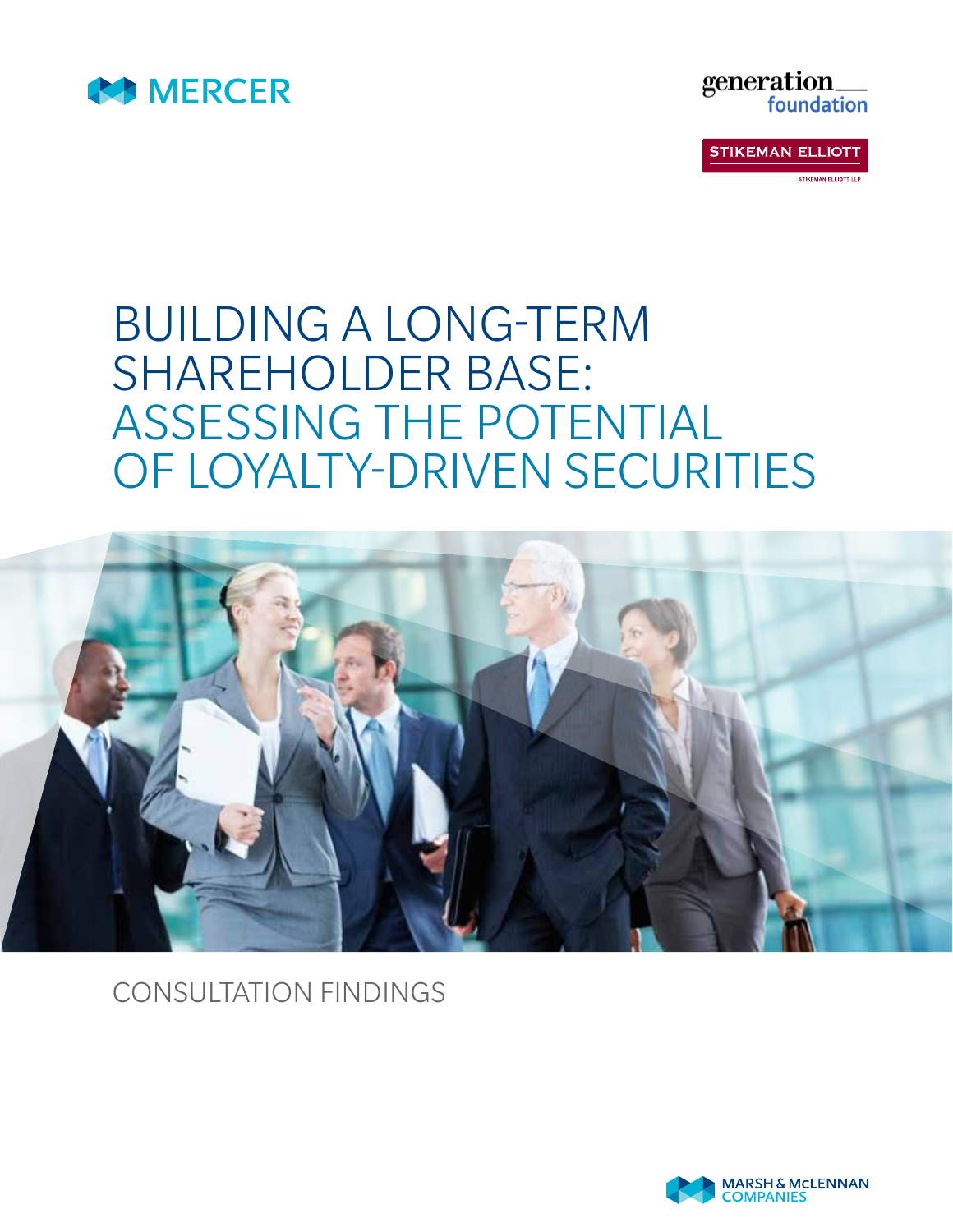This report was prepared by Jane Ambachtsheer and Ryan Pollice of Mercer and Ed Waitzer and Sean Vanderpol of Stikeman Elliott LLP. The report is the product of the collaborative efforts of Mercer, Stikeman Elliott LLP, and the Generation Foundation and has drawn on the expertise and advice of numerous specialists and practitioners. We thank everyone who contributed to this process, and in particular, acknowledge those who shared extensive time and insight with us. The views expressed in this report are those of the authors and do not necessarily reflect the views of those who participated in the consultation. We accept any errors in this document as our own.

#### ABOUT THE GENERATION FOUNDATION

The Generation Foundation (the "Foundation") was part of the original vision of Generation Investment Management LLP when the firm was founded in 2004. Charged with a mission of strengthening the field of sustainable capitalism, the Foundation's funding is based on receiving a distribution from Generation Investment Management's annual profitability. For more information, visit www.genfound.org.

#### ABOUT MERCER

Mercer is a global consulting leader in talent, health, retirement, and investments. Mercer helps clients around the world advance the health, wealth, and performance of their most vital asset — their people. Mercer is a wholly owned subsidiary of Marsh & McLennan Companies (NYSE: MMC), a global team of professional services companies offering clients advice and solutions in the areas of risk, strategy, and human capital. Marsh & McLennan Companies is also the parent company of Marsh, a global leader in insurance broking and risk management; Guy Carpenter, a global leader in providing risk and reinsurance intermediary services; and Oliver Wyman, a global leader in management consulting. For more information, visit www.mercer.com.

#### ABOUT STIKEMAN ELLIOTT LLP

Stikeman Elliott is one of Canada's leading business law firms, with offices in Toronto, Montréal, Ottawa, Calgary, Vancouver, London, New York, and Sydney. For more information, visit www.stikeman.com.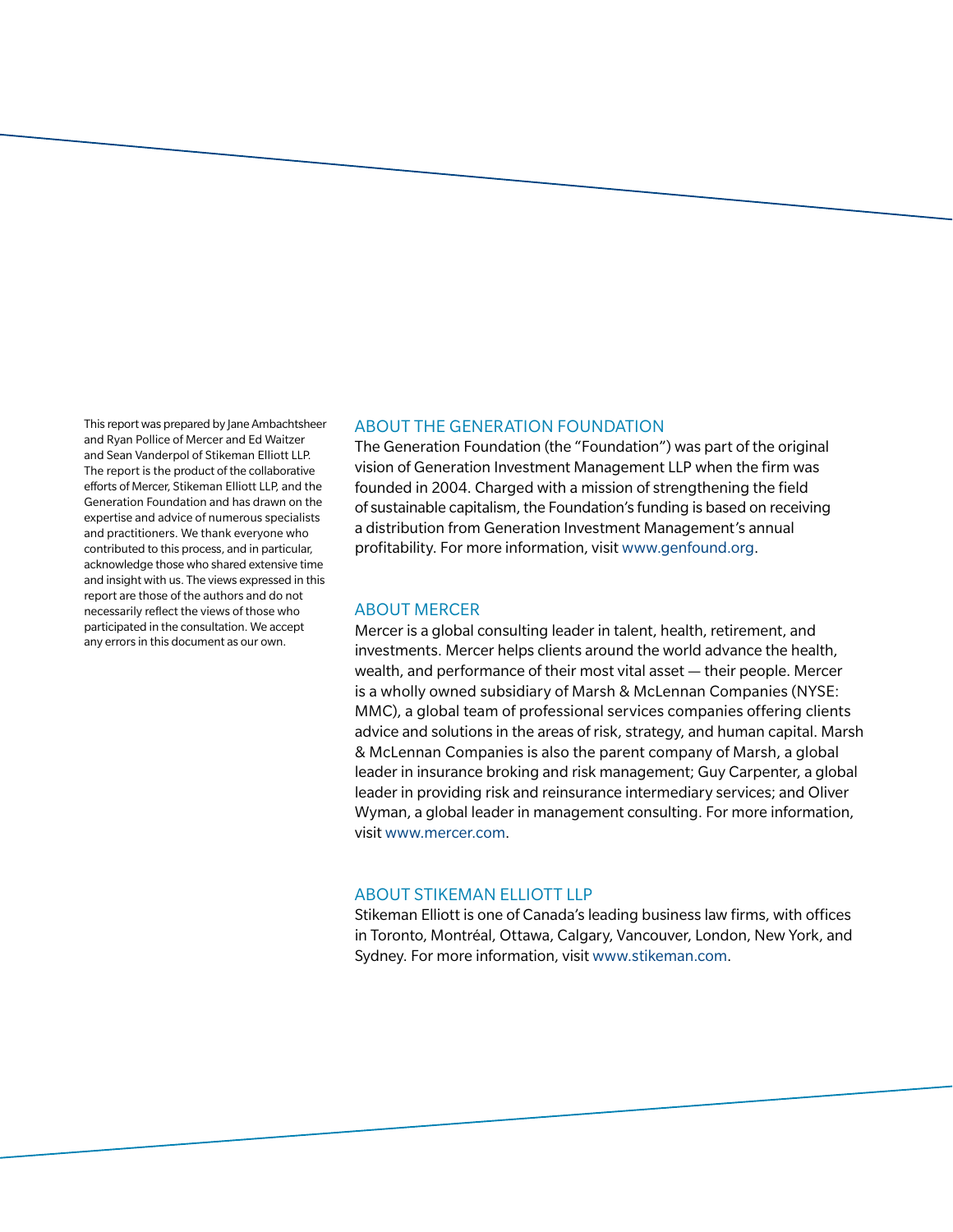# **CONTENTS**

| Building on the Consultation's Findings: If Not     |  |
|-----------------------------------------------------|--|
|                                                     |  |
|                                                     |  |
|                                                     |  |
| Appendix B: Legal Perspectives                      |  |
| Appendix C: Select Quotes from the Consultation  28 |  |
|                                                     |  |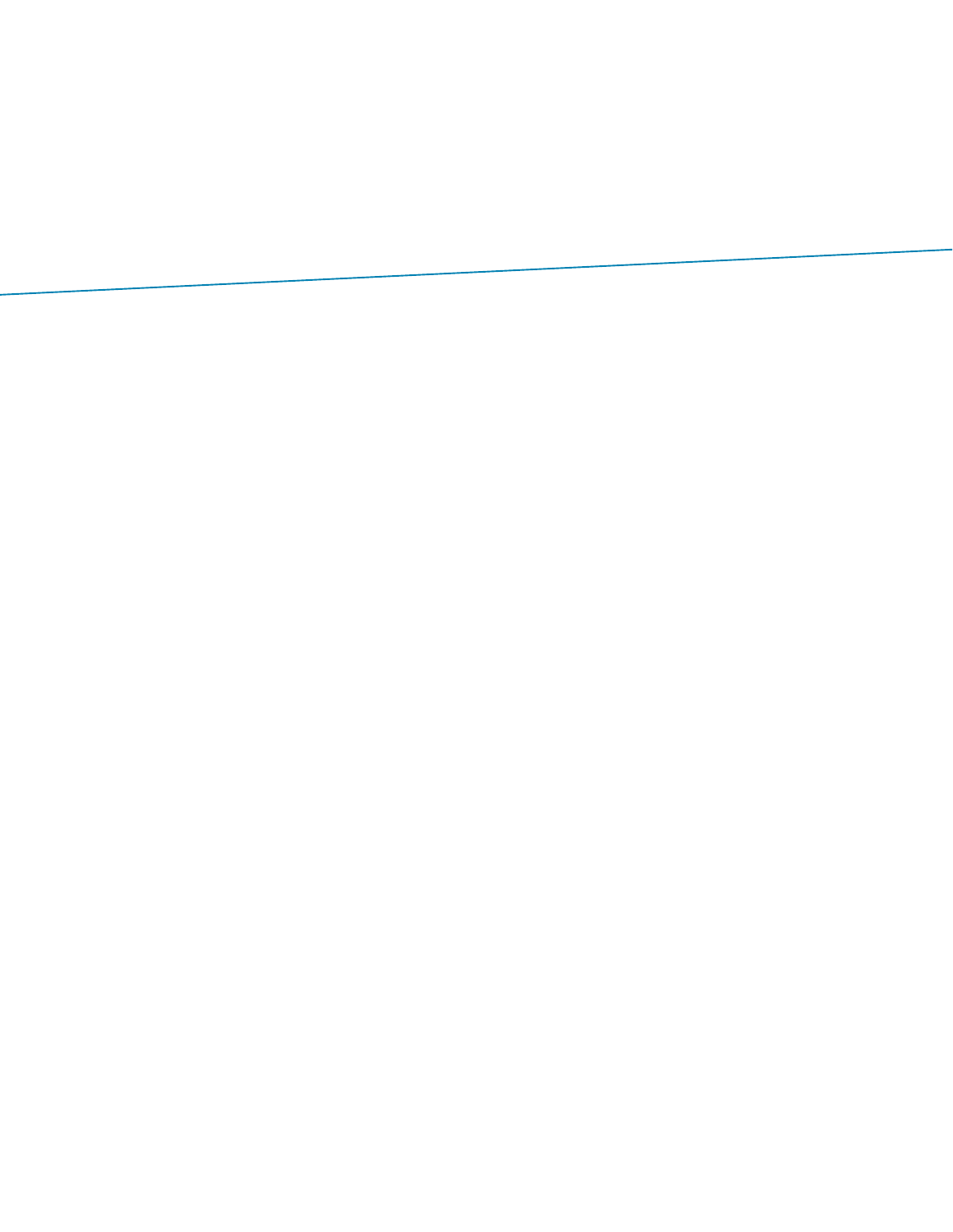# **FOREWORD**

Investors and other market participants are increasingly recognising that fostering longer-horizon thinking and behaviour in financial markets is critical. Concerns that an excessive short-term focus can undermine the creation of long-term value are central to the work of the Generation Foundation and many others committed to exploring this topic and potential solutions.

In 2012, the Generation Foundation published *Sustainable Capitalism*, which identifies five actions that financial market stakeholders could pursue to counteract many of the sources of short-termism and promote financial markets that operate with the goal of promoting long-term sustainable economic growth. The actions include:

- Identify and incorporate risks from stranded assets.
- Mandate integrated reporting.
- End the default practice of issuing quarterly earnings guidance.
- Align compensation structures with long-term sustainable performance.
- Encourage long-term investing with loyalty-driven securities.

Generation has committed to undertaking and supporting additional research in order to further develop these actions. In this spirit, we commissioned Mercer and Stikeman Elliott LLP to manage a series of consultations to explore the relationship between issuers and their shareholders by considering the potential use of loyalty-driven securities by issuers as a means of cultivating a base of long-term shareholders. Loyalty-driven securities have been the subject of increasing debate in terms of its potential to more closely align company executives and long-term shareholders towards a greater focus on long-term value creation.

We believe that a more robust relationship between companies and their long-term owners can support more sustainable capitalism. The findings from our consultation suggest this is a widely held view. Although the consultations in this study revealed why loyalty-driven securities face challenges for implementation, the study did highlight other ways in which patient capital can be incentivised.

We look forward to further exploring the alternative ideas set forth in this report in pursuit of our aim to achieve long-term oriented alignment in financial markets.

Investors and other market participants are increasingly recognising that fostering longerhorizon thinking and behaviour in financial markets is critical.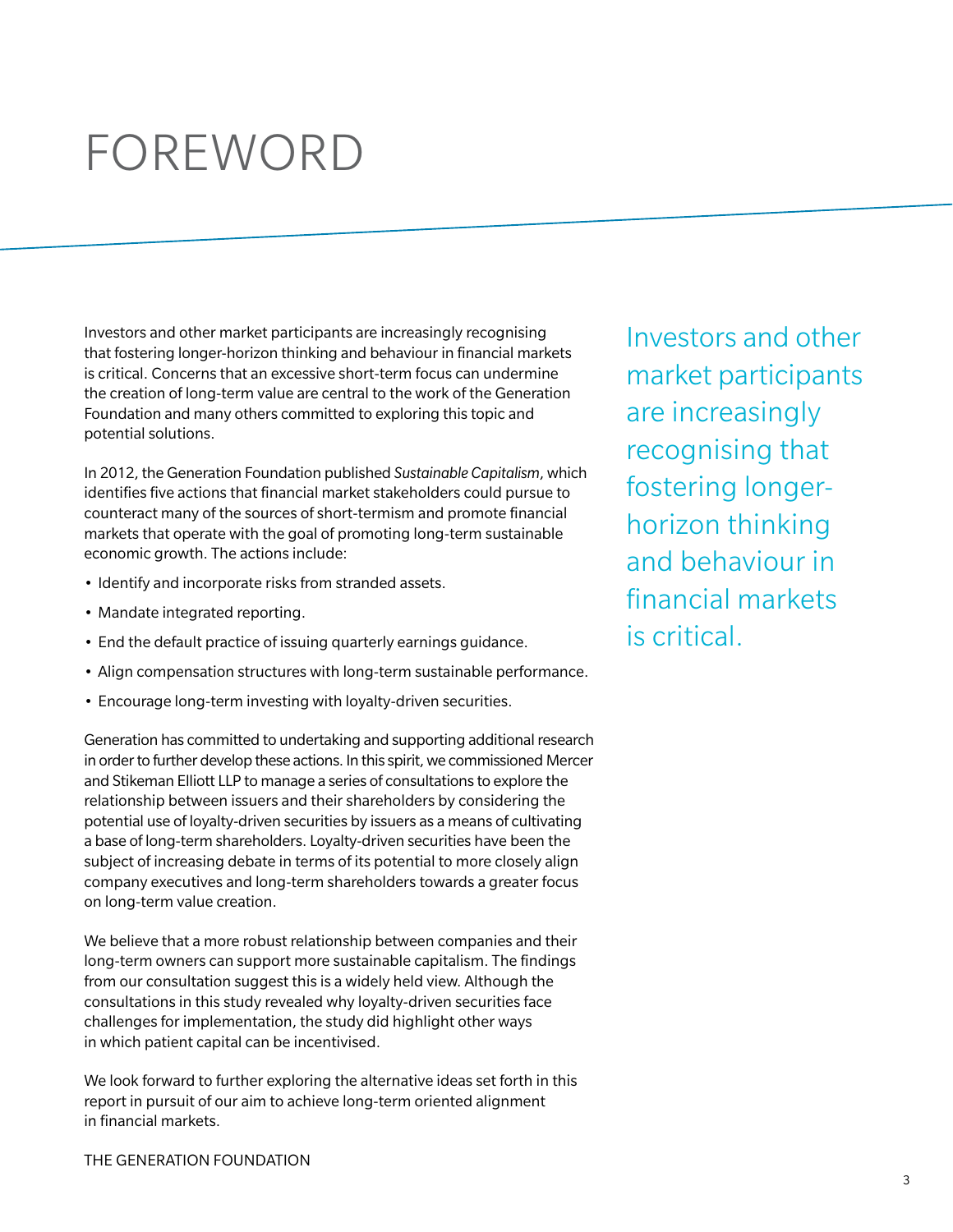# EXECUTIVE SUMMARY

Through building a base of more patient capital in the form of a more stable group of long-term shareholders, the intended aim would be to reduce shortterm pressures on boards and senior executives and better align companies and investors with a shared focus on long-term value creation.

The concept of loyalty-driven securities is a share structure that provides differentiated rights or rewards to a group of shareholders identified on the basis of the tenure of their shareholding. Various models include the use of extra dividends, warrants, or additional voting rights granted to investors that achieve minimum holding periods (for example, shareholders that held their shares for three or more years would be eligible). Loyalty-driven securities have been presented as a potential means by which issuers could cultivate a base of long-term shareholders by incentivising longer holding periods. Through building a base of more patient capital in the form of a more stable group of long-term shareholders, the intended aim would be to reduce shortterm pressures on boards and senior executives and better align companies and investors with a shared focus on long-term value creation.

Discussions about the potential use of loyalty-driven securities have occurred against the backdrop of broader debates on the differential treatment of shareholders as a means of curbing short-termism. For example, the Kay Review most recently discussed the potential for offering enhanced rights to longer-term investors and challenging the "one share, one vote" principle of Anglo-Saxon corporate governance. The European Commission is also reportedly considering a proposal to give "loyal" shareholders extra voting influence. These developments have occurred alongside other observers questioning whether giving long-term shareholders greater rights could improve corporate governance.

In *Sustainable Capitalism*, loyalty-driven securities were one of five key proposals the Generation Foundation identified as a potential tool to accelerate the transition to sustainable capitalism. While the concept was appealing, it was largely contested. Thus, the foundation commissioned Mercer and Stikeman Elliott LLP to manage a series of consultations to explore the relationship between issuers and their shareholders by considering the potential use of loyalty-driven securities by issuers as a means of cultivating a base of long-term shareholders. This report presents the findings from a series of consultations held globally to determine the extent to which actors across the investment chain view loyalty-driven securities as both attractive and likely to be effective. Over an eight-month period, Mercer and Stikeman Elliott LLP organised individual interviews and group discussions held via teleconference and in-person in New York, Toronto, London, Sydney, and Melbourne. In all, more than 120 individuals provided their valuable insights and feedback. Appendix A of this report outlines the methodology behind the consultation and the findings.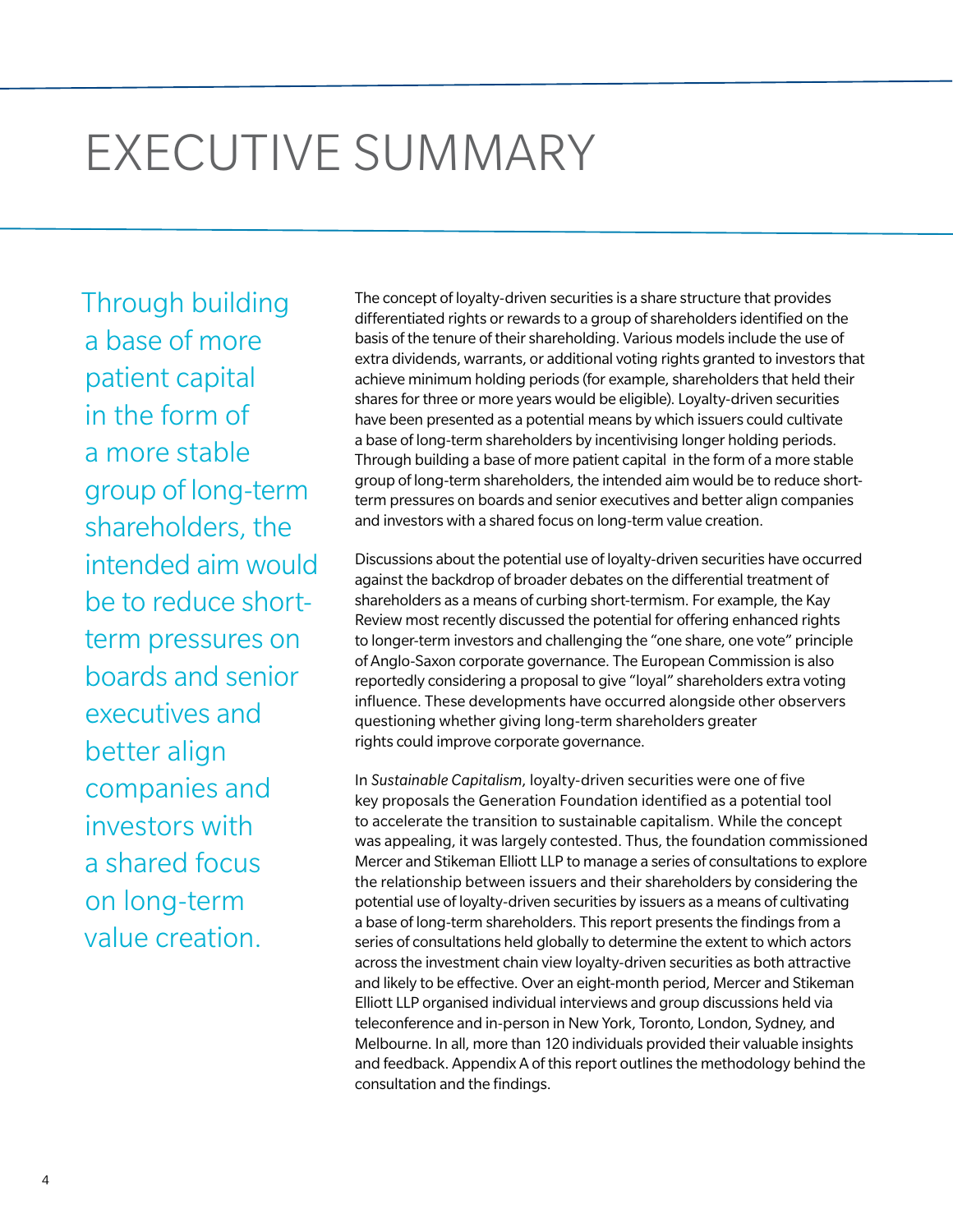#### KEY FINDINGS

Our consultations indicate that there is broad consensus around the belief that short-term behaviour on the part of investors is driving non-optimal behaviour by companies, a problem exacerbated by corporate and investment-manager norms and incentive structures. However, we found little support for the introduction of loyalty-driven securities.

A small minority of participants believed loyalty dividends and L-shares (special warrants) may alter investor behaviour and could produce ancillary benefits. However, loyalty-driven securities were, in general, not seen as a measure that would contribute significantly (and positively) to the perceived problems or address what were viewed as the root sources of short-term pressures (misaligned incentives throughout the investment chain), even if adopted on a widespread basis. With the exception of a small number of participants in the consultations (including existing issuers of loyalty-driven securities), issuers and investors consulted did not view loyalty-driven securities (and the commensurate differential rights for shareholders of a certain holding period) as an attractive proposition. The key criticisms of the concept are outlined below.

- Discrimination between shareholders The endorsement of the principle of "one class, one share, one vote" as corporate governance best practice represents a significant barrier to the widespread introduction and acceptance of loyalty-driven securities by both issuers and investors. Many participants were of the view that differentiated rights and/or dual-class share structures were not supportive of strong and effective corporate governance systems. Therefore, a mechanism to address short-termism that relies on contravening this principle was not viewed favourably.
- Risk of unintended consequences Investors raised concerns that eligibility criteria based solely on holding period (in proposed and existing

examples to date) would favour certain types of investors and may produce outcomes that may not be consistent with the objectives of loyaltydriven securities.

- Administrative complexities From a practical perspective, the introduction and administration of loyalty-driven securities was viewed as creating significant complexities around tracking tenure of ownership, share transfer, registration, and custody. While these barriers could be addressed — for example, Bolton and Samama propose the use of SEDOL codes for tracking of L-shares — participants in the consultation did not believe the demand necessary to drive these changes was likely to develop.<sup>1</sup>
- Weak incentives The nature of the reward (extra voting rights or nominal increased dividend) was not viewed as significant enough to incentivise a desired change in behaviour. Further, a number of participants expressed the view that the amount of the reward was unlikely to be significant enough to forgo securities lending revenues.
- No consensus that loyalty-driven securities address root causes of short-termism — A large majority of those consulted did not agree that an incentive or reward for holding shares for a specified period of time was directly related to addressing sources of short-term pressures on companies. There was significant debate as to whether holding periods of institutional investors had declined significantly and if so, how declining holding periods would function to generate short-term pressures that, in turn, influence corporate decision-makers. In general, those that participated in the consultation (including most issuers consulted) did not equate the problem to an issue of declining holding periods and therefore viewed loyalty-driven securities as unlikely to incentivise significant constructive change in behaviour by investors or reduce short-term pressures on companies.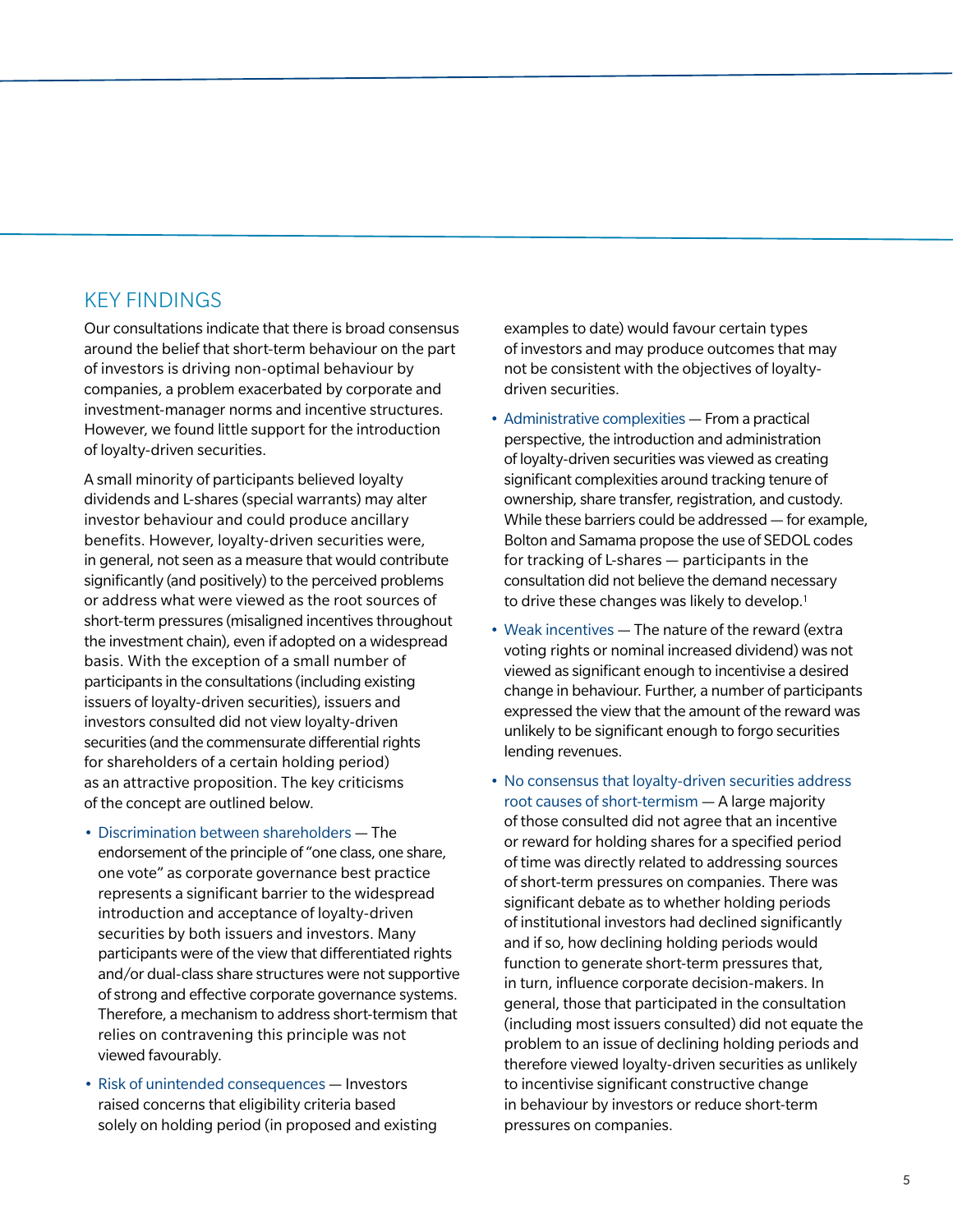#### BUILDING ON THE CONSULTATION'S FINDINGS: IF NOT L-SHARES, THEN WHAT?

Discussions led to three distinct but interconnected priority themes for continued focus. Each of these three areas plays a critical role in establishing a relationship whereby long-horizon investors and companies make sound decisions, and have the time and infrastructure to stick by them.

- 1. Longer time horizons for investment analysis Applied to investment opportunities and company projects, a longer-term outlook allows for increased focus on long-term value drivers, including innovation and management of different forms of capital (physical, financial, human). This speaks to the core of "short-termism", as it relates to the mindset that individuals (in investment firms or companies) use to make decisions on a day-to-day basis.
- 2. Aligned frameworks for performance measurement and reward — A longer-term perspective for value creation and delivery is only possible if supported by appropriately aligned performance measurement and reward frameworks. Otherwise, individuals (in investment firms or companies) will be penalised for decisions that may not be rewarded by shortterm share price movements but will pay off over the long term.
- 3. Stronger relationships between companies and investors — A more constructive relationship between companies and their long-horizon investors is required to deliver longer-term value creation. If investors are going to support long-term decisions, which may take some time to pay off, they need to have faith in the strategy and also the executive team that will execute it. This may require more information on paper, and sometimes in person.

We believe a number of opportunities exist across these themes for near term action. These include:

a. Supporting better-informed fiduciary oversight. A proactive intervention in the trustee world with the goal of informing and equipping fiduciaries to understand and act on their responsibilities could be an important step forward (an idea also highlighted in Generation's 2012 *Sustainable Capitalism* paper). The goal is not just to inform, but to put concepts into practice. For example:

- Board/investment committee education programs present an opportunity to either include content on these themes, or develop curriculum specific to them. Some examples exist (for example, the Rotman School of Management's Board Effectiveness Program) but room for more exists.
- A database of "sustainable financial marketcertified" candidates for board/trustee/investment committees could be developed, similar to the US Diverse Director Datasource (for corporate board candidates). This could be developed as a global model, with local partnerships.
- Policy and regulatory frameworks play a critical role in shaping behaviour, and further focus on how they help or hinder behaviour that is conducive to long-horizon value creation is warranted (by investors and companies).
- b. Move from talk to action. The past five years have seen significant focus within the investment community on pioneering "new ways to do things" to better align beneficiaries, fiduciaries, investors, and companies. Now is the time to move beyond "blue sky" discussions and put these revised systems and frameworks into practice. For example:
- Numerous investment strategies exist that have long-horizon investment as their core proposition. Investors can actively preference long-horizon strategies as they replace and select new fund managers. The key point is that low-turnover (or long-horizon) strategies are out there — but they need to be used. Further, asset owners should speak to their managers about how they value longer-term ESG risks and exercise their rights as shareholders. We should not underestimate the ability for client demand to change behaviour at the fund manager level.
- A live "shadow monitoring" pilot could establish a wider set of metrics against which to monitor and report fund manager performance to clients. This process could facilitate active client feedback to then refine the process and subsequently embed it as "the new norm". The refined metrics would look beyond relative benchmark performance (such as return on invested capital) as well as performance on voting and monitoring.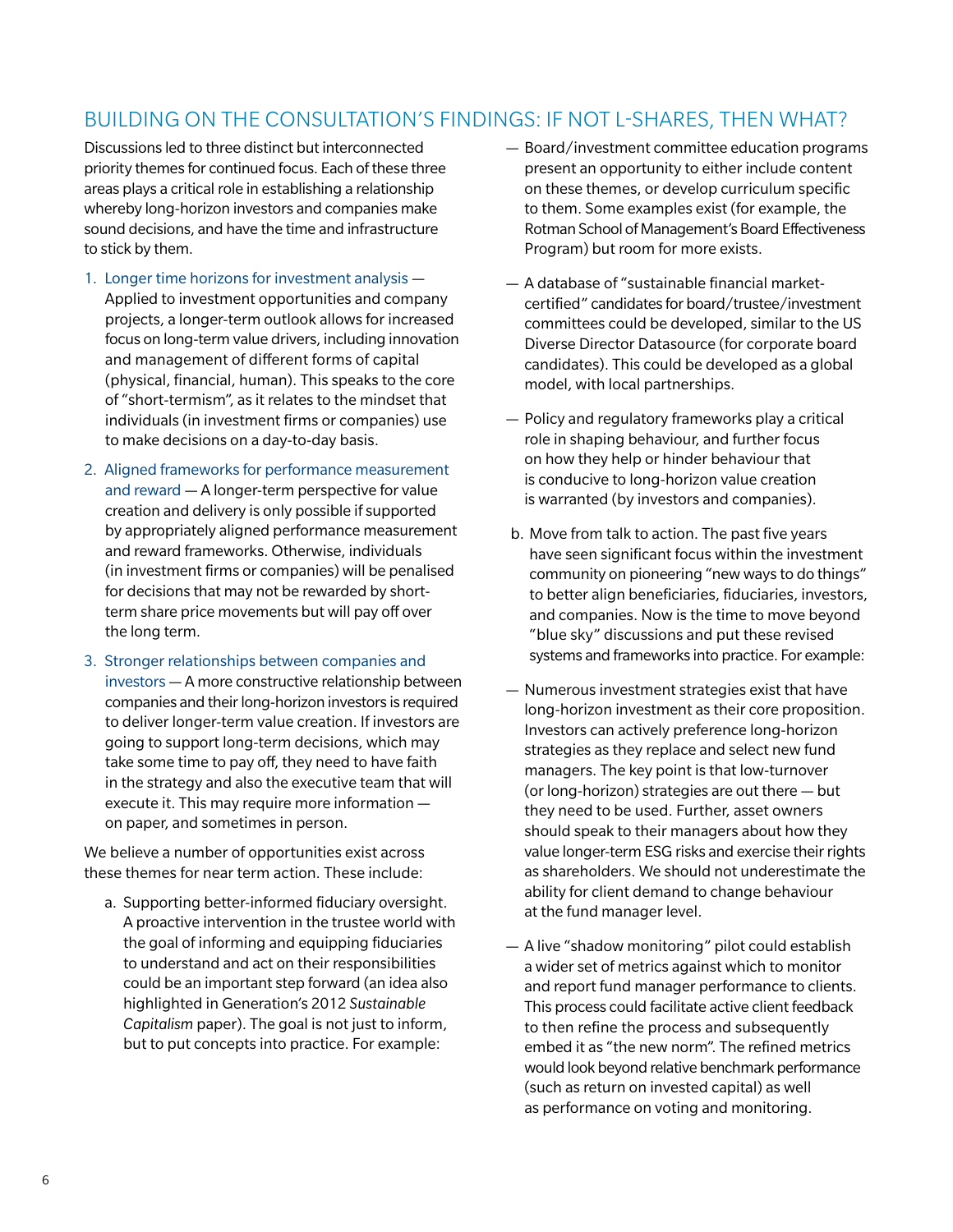- Alignment of incentives in the executive compensation context is also an area that has seen considerable focus by industry commentators. What is needed is for more implementation of the "best ideas" into practice. This requires more demand from shareholders, but an active project to facilitate match-making between long-horizon investors and long-horizon companies to proactively tackle this issue could help to set important industry precedents.
- c. Change the dialogue between owners and companies. A key takeaway from the consultation is that we need to find a new and better way for investors and companies to have a relationship. On the active side, this could be a natural evolution of lower-turnover portfolios with heightened focus on engagement. For passive managers, one-to-one engagements with issuers are of course much more challenging. Thus, a key opportunity is to establish a mechanism for passive managers and large issuers to come together to address major systemic issues and develop relevant standards.
- Establish an investor-issuer council for systemic risk focused on establishing a formal relationship between institutional shareholders and companies. It would be important for this to include commercial passive managers, given the large and growing assets under management.
- Launch a campaign to encourage analysts and investors to ask companies during quarterly earnings calls and other meetings what their plans are to build wealth over a five- to sevenyear time horizon. Then, ensure voting decisions are executed consistent with this time frame.

Mercer, Stikeman Elliot LLP, and the Generation Foundation will continue to work independently and collaboratively to action these concepts and support a more proactive approach to addressing issues or shorttermism and systemic risk across the investment chain. We encourage others to share this proactive approach and look forward to collaborating for a better financial future for all.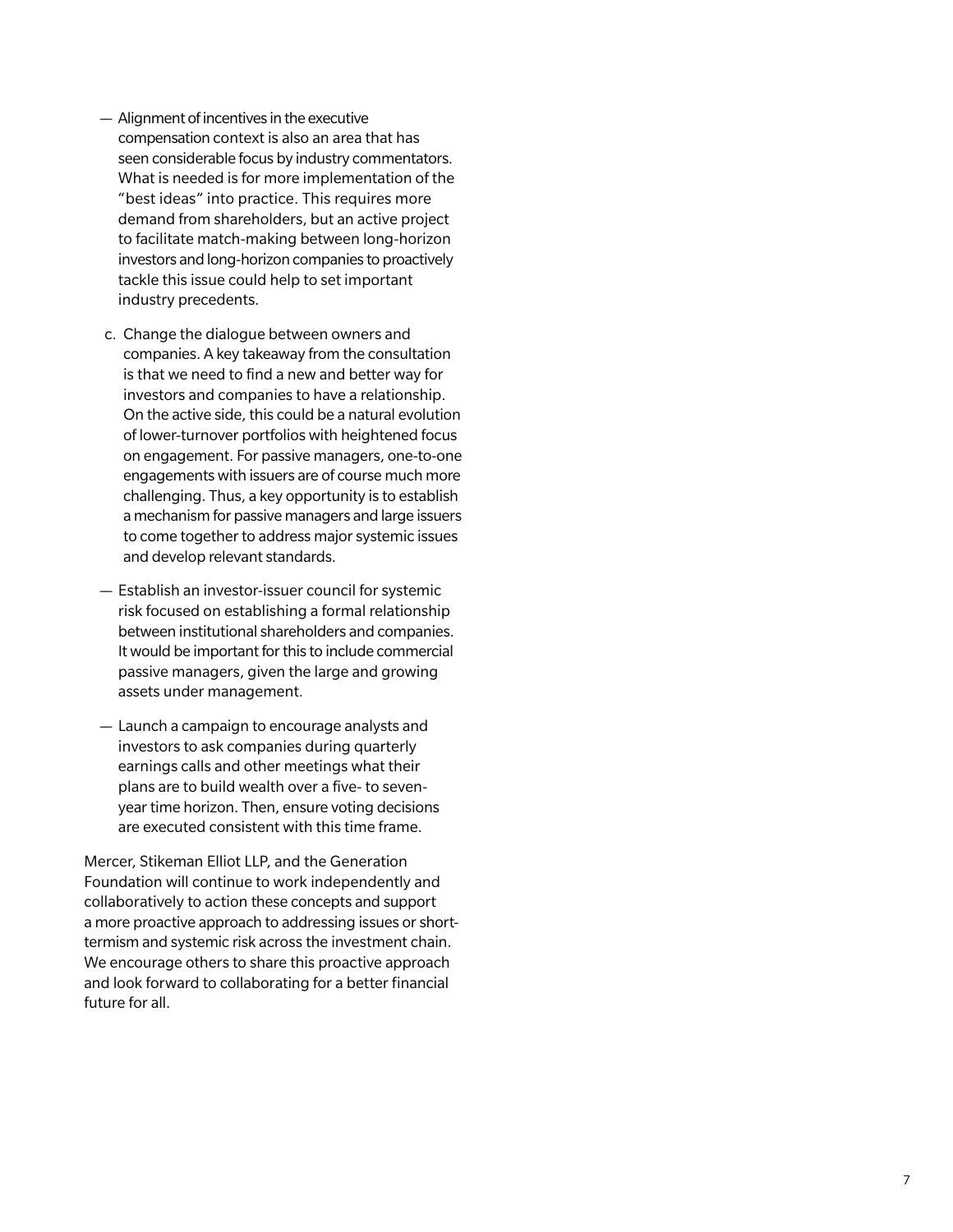# AN OVERVIEW OF LOYALTY-DRIVEN SECURITIES

#### THE NATURE OF THE PROBLEM

Several definitions and descriptions have been offered to provide context for the nature of the problems related to short-termism.2 The Business Roundtable Institute for Corporate Ethics and CFA Centre for Financial Market Integrity defined short-termism as "the excessive focus of some corporate leaders, investors, and analysts on short-term, quarterly earnings and a lack of attention to the strategy, fundamentals, and conventional approaches to long-term value creation."3 The common theme of the various definitions is that an excessive focus on the short-term results in decision-making or behaviour that comes at the expense of, or results in, suboptimal long-term effects.

Heightened interest in "short-termism" also reflects the belief that the causes of short-termism — as observed today — are products of poorly designed organisational incentives and failures of corporate governance systems rather than simply a result of information asymmetry, technological innovation, or the cognitive limits of decision-makers.4

Relating to the perceived need to insulate boards and senior executives from short-term pressures, a set of proposals is receiving increasing attention that suggest distinguishing between long- and short-term shareholders by allocating differentiated shareholder rights. Proposals have included limiting proxy access to shareholders of a specified minimum duration, inferior voting rights for short-term shareholders as well as increasing voting rights for long-term shareholders.5 Other proposals have highlighted various means to more directly penalise short-term investing<sup>6</sup> or reward longer-term shareholding using tax and subsidy measures or financial rewards in the form of an extra dividend, for example.

... an excessive focus on the shortterm results in decision-making or behaviour that comes at the expense of, or results in, suboptimal long-term effects.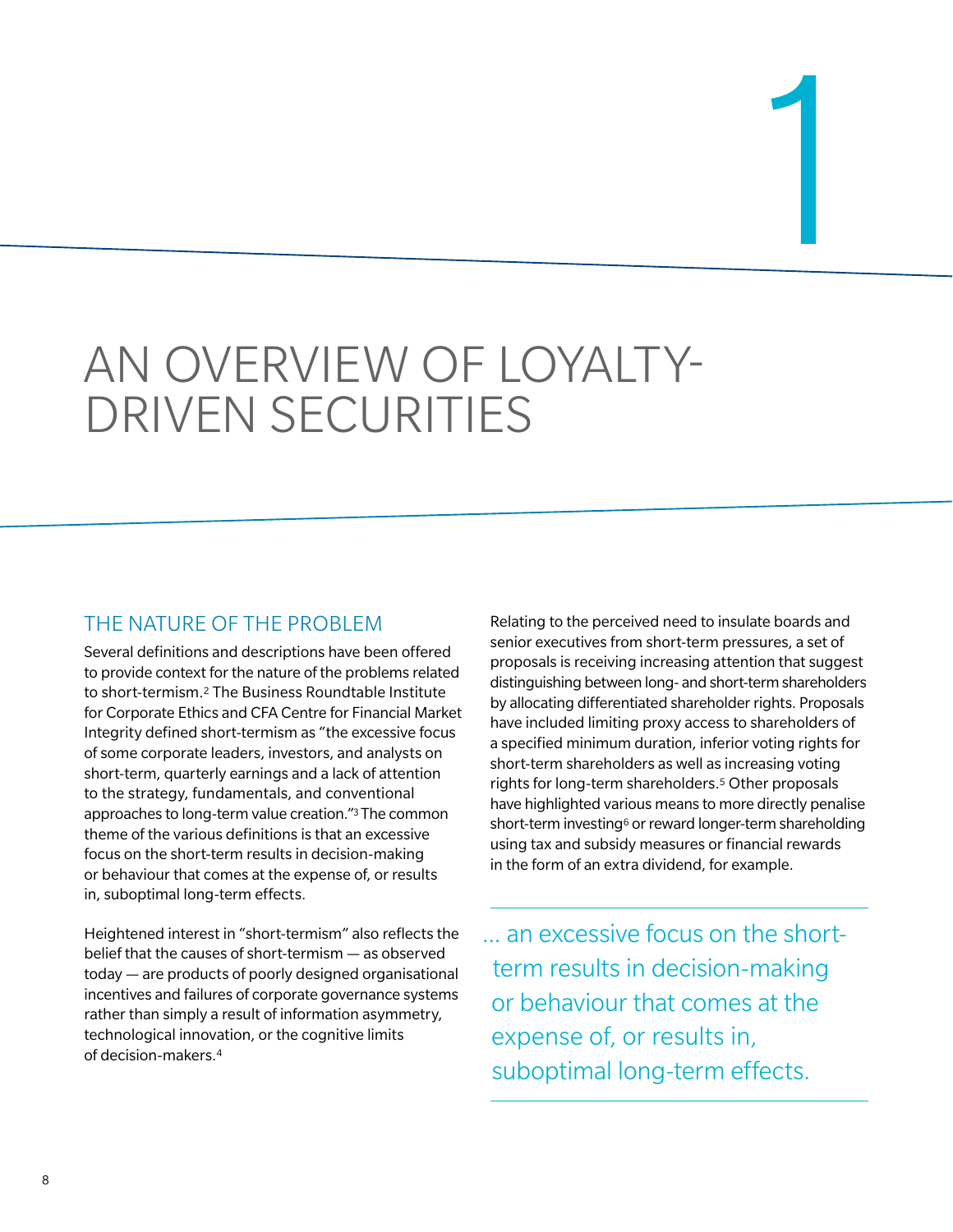For the purpose of this consultation, we were chiefly concerned with measures that could be adopted and implemented by individual companies as a means of cultivating a base of long-term shareholders rather than tax or other regulatory-based measures.

#### LOYALTY-DRIVEN SECURITIES

Loyalty-driven securities allocate differential rights to shareholders who hold their shares continuously for a minimum specified period of time. In this way, loyaltydriven securities have been presented as a potential means by which companies could build a base of more patient capital that is intended to reduce short-term pressures on the company and better align companies and investors with a focus on long-term value creation.

Conceptually, such proposals have been supported by those that argue that the existence of a group of longterm shareholders can mitigate pressures for short-term behaviour, either through monitoring and a disciplinary role or by mitigating pressures coming from other, more short-term shareholders of the company.7 While in many cases, this is done informally through investor relations activities, various proposals have called for companies to extend this principle by incentivising long-term shareholders through the issuance of what have been termed "loyalty-driven securities". Emerging models outlined below, such as the loyalty dividend or the loyalty shares (L-shares) concept<sup>8</sup> as well as the use of double or extra voting rights provides suggestions for how this could be achieved.

#### MODELS FOR IMPLEMENTATION

- Voting rights: Multiple or double voting rights that vest if shares are held continuously for the minimum "loyalty period".9
- Dividends: The awarding of an extra or "preferential" dividend or share bonus on a one-time or recurring basis for those shares that are held continuously for the minimum loyalty period.10
- Warrants (L-shares): A call warrant would be granted to shares that are held continuously for the minimum loyalty period that vest at the expiration of the loyalty period and confer the right to purchase a pre-determined number of shares at a pre-determined price.11 Bolton and Samama have been integral to the development of this concept and what they refer to as L-shares. 12

Common characteristics of loyalty-driven securities include:

- The loyalty rights would be available to the shareholder and/or exercisable if the share is held for the specified loyalty period of, for example, three years.
- There would be a need for registrars to establish and track which shareholders qualify according to the eligibility criteria. In France, for example, shareholders are required to convert or transfer their shares to registered shares to be eligible (in either directly or managed form).
- The share must be held continuously. If the share is sold before the loyalty period ends, the rights are lost.
- Under the various proposals reviewed, the transfer of shares pursuant to a stock-lending arrangement would terminate the share lender's period of ownership and therefore result in the loss of the rights attached to the loyalty-driven security.
- All shareholders would be eligible to participate provided they meet the qualifying conditions, whether defined by holding period or other criteria. Issuers or policy makers may, in turn, seek to cap the benefit qualifying shareholders may receive.

#### WHY CONSIDER LOYALTY-DRIVEN SECURITIES?

As detailed below, loyalty-driven securities or "loyalty rewards" have been presented by some as a potential means by which issuers could cultivate a base of longterm shareholders by incentivising longer holding periods. Indeed, discussions about the potential use of loyalty-driven securities have occurred against the backdrop of broader debates on the differential treatment of shareholders as a means of curbing shorttermism. For example, the Kay Review most recently discussed the potential for offering enhanced rights to longer-term investors and challenging the oneshare, one-vote principle of Anglo-Saxon corporate governance. The European Commission is also reportedly considering a proposal to give "loyal" shareholders extra voting influence. These developments have occurred alongside other observers questioning whether giving long-term shareholders greater rights could improve corporate governance.13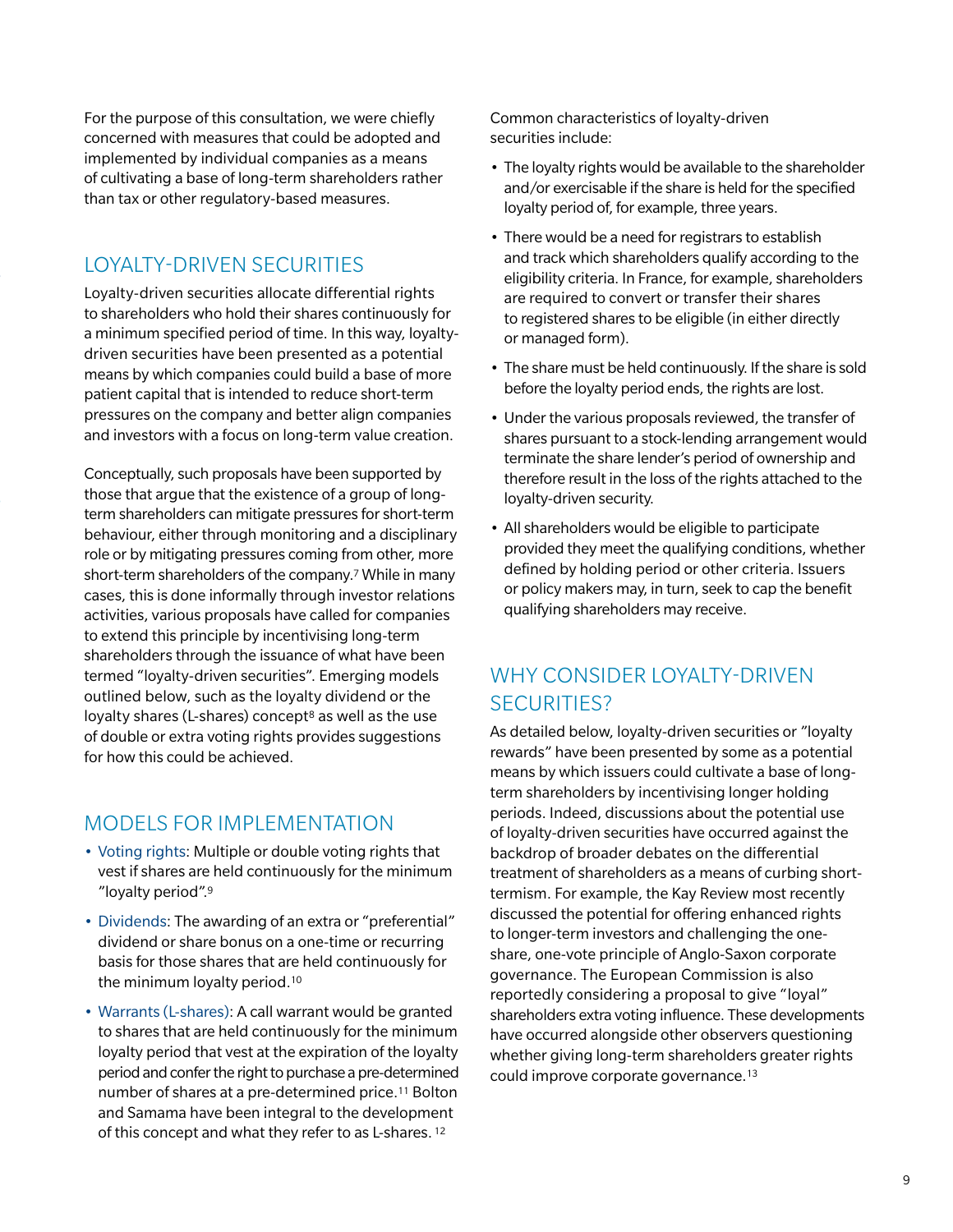#### EXAMPLES OF LOYALTY-DRIVEN SECURITIES ISSUED TO DATE

#### **Loyalty Extra Voting Rights**

In France, corporate law permits the awarding of double voting rights to reward long-term shareholders who have held their shares continuously in registered form for a minimum of two years (although the articles of association may provide for a required holding period of greater than two years). To date, more than 70 issuers in the Société des Bourses Françaises 120 Index have articles of association that provide such rights.

#### **Loyalty Dividends**

In France, several issuers have proposed — and won shareholder approval for — the issuance of loyalty dividends to shareholders who hold their shares in registered form for at least two years (the minimum period may be longer and is set by the issuer). By law, corporations are limited to issuing an extra dividend that is no greater than 10% of the regular dividend. Further, the number of shares eligible for this extra dividend is restricted. A sample of French issuers of loyalty dividends includes Air Liquide, Credit Agricole, Lafarge, L'Oreal, and Group SEB. Outside of France, loyalty dividends have been considered but not implemented by Netherlands-based Royal DSM NV.

In addition to loyalty dividends, some companies have occasionally granted one-time bonus shares. For example, shareholders of Australia-based Telstra that participated under the company's 2006 initial public offering were entitled to receive one bonus Telstra common share for every 25 common shares acquired under the offering, provided the shareholder held his or her shares until 15 May 2008. Additional examples can be found in the United Kingdom (British Telecommunications PLC, Standard Life), Singapore (Singapore Telecom), and Germany (Deutsche Telecom).

#### **Loyalty Warrants (L-shares)**

The use of loyalty warrants is still at the conceptual stage. As an example of the proposal, Bolton and Samama cite the decision by the French company Michelin in 1991 to grant one-call warrant for every 10 shares held following a dividend cut, exercisable at a fouryear horizon at an out-of-the-money strike price of FRF 200 (compared with FRF 115 at the time of the announcement).

... "loyalty rewards" have been presented by some as a potential means by which issuers could cultivate a base of long-term shareholders by incentivising longer holding periods.

#### ARGUMENTS MADE IN SUPPORT OF THE USE OF LOYALTY-DRIVEN **SECURITIES**

- Proponents argue that to the extent that loyaltydriven securities serve to attract and retain longterm investors, they may assist a company seeking to develop a base of longer-term shareholders on the premise that this will reduce short-term pressure on company management.
- Loyalty-driven securities may serve as a means of transferring wealth and/or rights, empowering long-term shareholders with greater influence over corporate governance matters.
- To the extent there is a correlation between longer-term holding periods and monitoring costs, loyalty rewards serve as a reward for the latter. For example, some have argued that loyalty dividends can be seen as a means of compensating long-term investors for the cost of monitoring/ engagement activities.14 In turn, investor stewardship — done well — is increasingly viewed as beneficial to company performance and general market functioning.15
- The administration of a loyalty reward scheme may also support conditions for improved shareholder identification and communication as the requirement to register shares to be eligible to receive the reward may increase transparency, enabling the company to have better knowledge of its shareholder base, which may facilitate better dialogue.
- $\bullet$  Some have argued that loyalty rewards  $$ for example, loyalty dividends — serve as a mechanism for reducing the available stock for lending purposes and increase borrowing costs. This is seen as beneficial to those that feel stock lending is a destabilising activity.16
- Another perceived attraction is that issuers may adopt the use of loyalty-driven securities on their own initiative and structure it to fit their particular circumstances provided it is consistent with applicable corporate law. As outlined in the Appendix, the use of differentiated rights as contemplated under certain models for loyaltydriven securities are permitted by corporate law in many jurisdictions provided it is authorised by its articles of incorporation.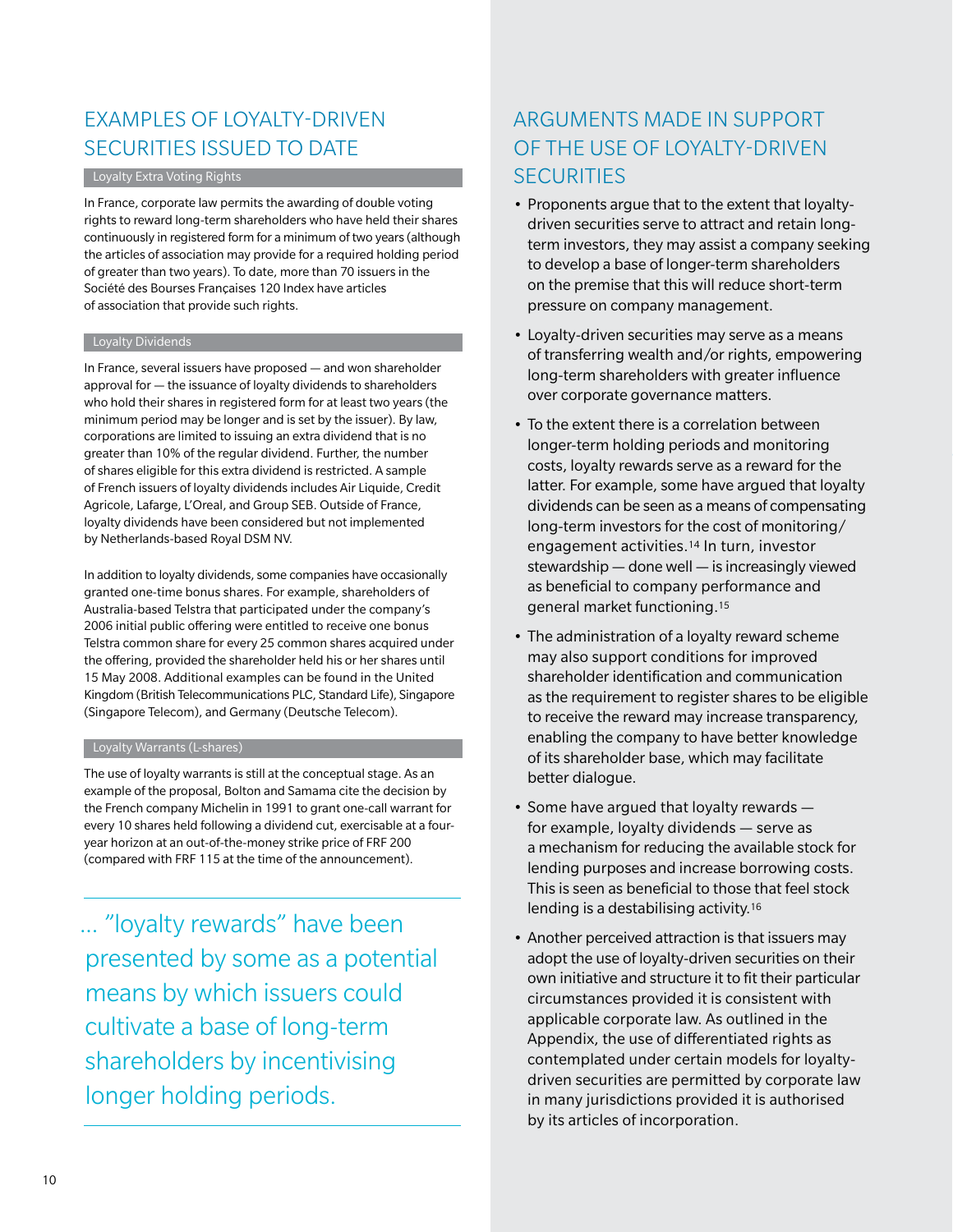2

# FINDINGS FROM THE CONSULTATION

#### **OBJECTIVES**

In setting out to test this concept with key actors across the issuer and investment communities our objectives were to:

- 1. Determine market sentiment with regards to whether loyalty-driven securities are viewed as attractive proposals for companies looking to incentivise and cultivate a base of longterm shareholders.
- 2. Determine the extent to which actors across the investment chain view loyalty-driven securities as a measure that, if adopted more broadly, would be effective in promoting longer horizons among investors and a greater alignment of company executives and long-term shareholder interests.

The following section presents the key findings from the consultation and details the range of opinions we received, areas where consensus emerged, and where there was disagreement among those consulted.

#### FINDINGS

Loyalty-driven securities were generally not seen as a measure that would contribute significantly (and positively) to the perceived problems or address the root sources of short-term pressures, even if adopted on a widespread basis. With the exception of a small number of participants in the consultations (including existing issuers of loyalty-driven securities), issuers and investors consulted did not view loyalty-driven securities (and the commensurate differential rights for shareholders of a certain holding period) as an attractive proposition. The concept was not generally viewed as a strong incentive to drive changes in investment behaviour viewed as the source of short-term pressures in markets. Participants expressed strong beliefs that loyalty-driven securities result in discrimination between shareholders, risk entrenchment problems, and present administrative complexities in their implementation. Where support for loyalty-driven securities was voiced, warrants were seen as having the greatest potential to lengthen the time horizon in which an investor forms his or her opinion of the company's prospects, in turn encouraging a greater focus on a company's fundamentals, governance, and long-term strategy.

The endorsement of the principle of "one share, one vote (and one dividend)" as corporate governance best practice represents a significant barrier to the endorsement of loyalty-driven securities.

An overwhelming majority of participants shared the view that the use of loyalty-driven securities by publicly traded companies would amount to permitted discrimination among shareholders, treating one class of shareholders that is eligible to — and opts to receive the reward in a different way to the rest. This was particularly the case for loyalty-driven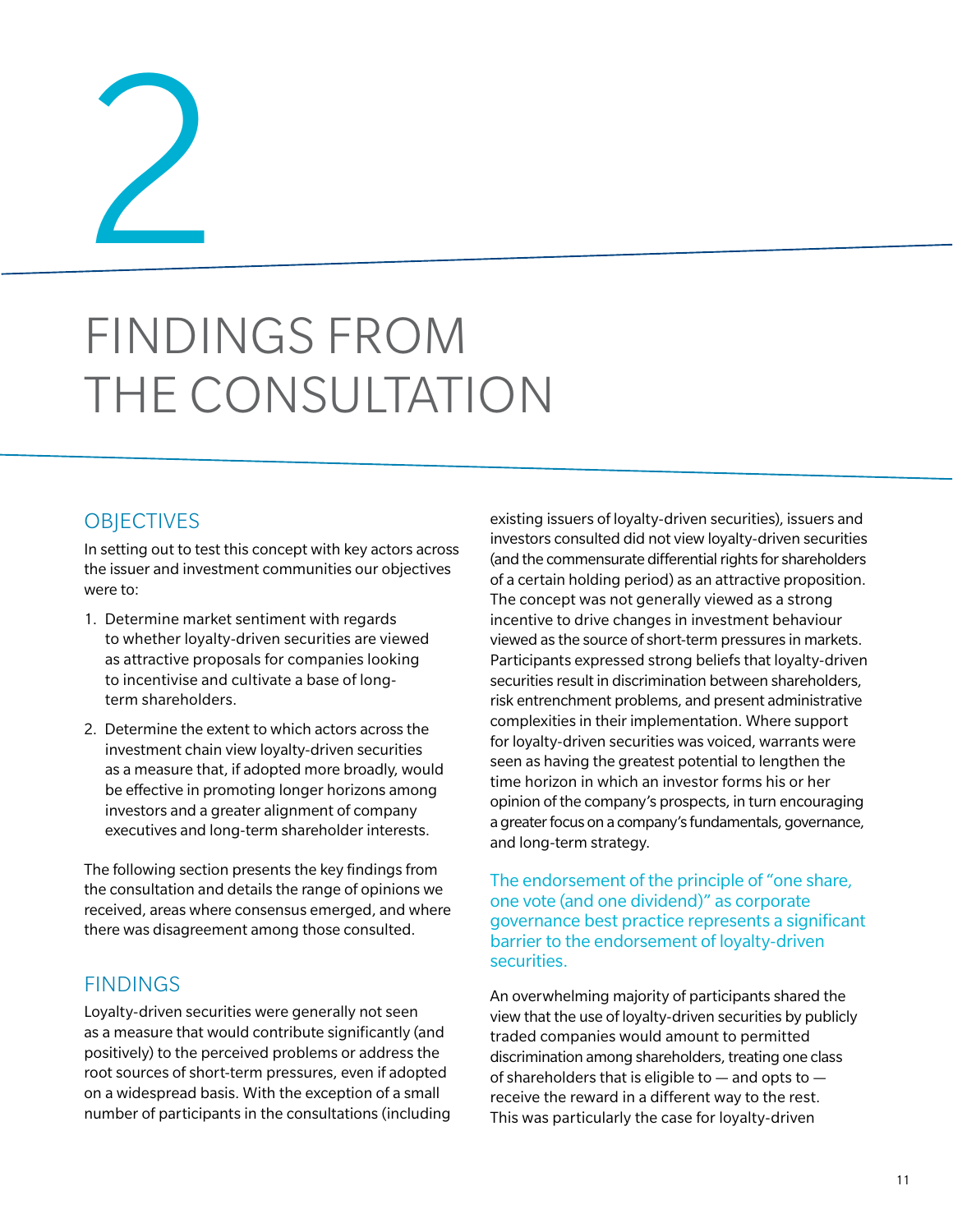securities that grant double or multiple voting rights. Nearly all participants were of the view that differentiated rights and/or dual-class share structures were not supportive of "strong and effective corporate governance systems" and could lead to a negative performance drag.The potential contribution of loyalty-driven securities to the concentration of voting rights (most apparent in the case of shares that provide extra voting rights, but also in the case of loyalty warrants over time) was seen to risk leading to agency and entrenchment problems.

*"As a long-term investor, we see a number of issues with implementing loyalty shares and would not support an issuer moving to a loyalty-share structure. Our main concern is that in providing enhanced benefits of extra voting and/ or dividend rights to a select group of shareholders, loyalty shares create dual class structures that are not conducive to creating strong and effective corporate governance. The most effective governance results from ownership structures that provide voting rights in direct proportion to ownership as no one shareholder or group of shareholders can exert influence that is not in direct relationship to the size of their investment."*

*Ontario Teachers' Pension Plan* 

Widespread concerns were raised that eligibility criteria based solely on holding period would preference certain types of investors and may lead to perverse or unintended outcomes.

Concerns were raised that eligibility criteria based solely on holding period could reward insiders or founders or long-term, disengaged investors — an outcome that would be counter-intuitive to the objectives. On this latter issue, a common criticism of the proposals was that passive (index) managers will, by their very nature, be a long-term holder of the shares of index constituents. Views were put forth that while some passive managers will exhibit active ownership-type behaviour, others put much less focus on their processes around share voting and company dialogue and do not represent an engaged shareholder.

There was also considerable debate as to whether holding period was a sufficient defining characteristic of "shareholder loyalty" or long-term investing. In general, two descriptions of long-term shareholders were articulated: 1) a long-term shareholder is a shareholder who makes his or her investment decisions based on the long-term performance prospects of the company (for example, this long-term view is the basis for your decision to invest); or 2) an engaged shareholder sees themselves as the long-term owner of a company and encourages long-term thinking. Importantly,

participants were not comfortable with the notion of identifying "long-term shareholders" on the basis of holding period. There was also less agreement in terms of what "long-term owners of a company" means and what is desirable. For example, many investors said there is a need for more engaged ownership, but neither the meaning of this nor that "more engaged ownership" should always be equated with positive outcomes (in terms of long-term shareholder returns) were clear. Others said companies do not want engaged investors — so either side may not see each other's roles in the same way. Doubts were raised as to whether the use of loyalty-driven securities would be likely to improve the quality of the communication between long-term shareholders and company executives.

*"Providing a reward to those who continuously hold shares for a specified period of time favours passive investors who are less-incentivised to engage and who are restricted from holding shares at weights outside of the benchmark. They would have to sell the shares granted by the loyalty warrant to stay in balance with the index anyway. Why would receiving an economic reward now incentivise them to change their behaviour?"*

#### *Fund manager*

*"A key point is that solutions to short-termism should not be "product driven" [the interviewers took this to mean there should not be undue weight placed on any one part of the investment chain] — the "product" is the share or the loyalty share and in this context took this to mean two important points. First, the weight of money in the great majority of companies is already long-term capital — essentially, these shareholders will receive an incentive in the form of loyalty rewards, but really they wouldn't have behaved differently in the absence of a loyalty reward. Second, there is a group of investors in most companies that may be termed speculators, driven by arbitrage strategies — and adding extra bits and pieces in the form of L-shares will not alter their behaviour — they will not wait the two years."*

*Company director*

The introduction and administration of loyaltydriven securities by issuers was viewed as creating significant complexities around the matter of tracking tenure of share ownership, share transfers, registration, and custody.

A recurring perspective from those interviewed who were familiar with the usage of loyalty-driven securities in France was that the process to register for the reward was overly cumbersome and complex for institutional investors. One issuer termed the administrative issuers around tracking tenure of ownership as "an administrative nightmare". Where eligible, none of the institutional investors we consulted with had registered to receive the loyalty dividends available from a number of French issuers.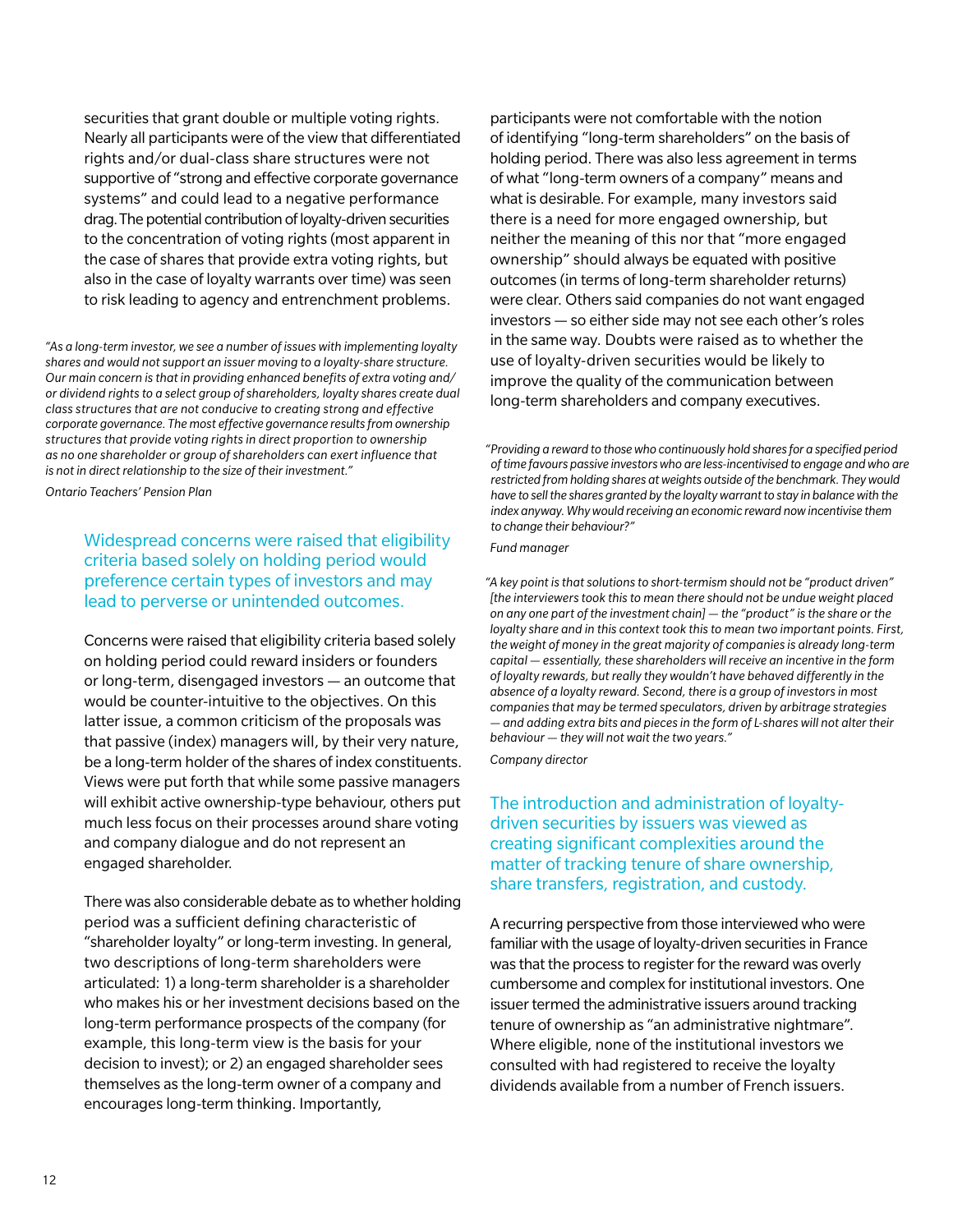Investors that were interviewed cited difficulties in registering and the potential time lag associated with de-registering as limiting the attractiveness of loyalty shares and imposing liquidity constraints. This was also confirmed by a French issuer (that provides a loyalty bonus dividend to registered shareholders of longer than two years) that suggested the existing process was "unfriendly" to large, institutional investors and particularly those outside of France. It was recognised that in other markets, the system could be more straightforward. For example, Bolton and Samama propose the use of SEDOL codes for tracking of loyalty share eligibility. However, participants in the consultation did not believe the demand necessary to drive these changes was likely to develop. The perception was that there remains limited incentive for those responsible for driving changes to implement and absorb the costs of such changes (for example, registrars, custodians).

*"There are some regulatory developments that are more promising and loyalty rewards will effectively add complexity. Rather, we need intelligent regulation that enables simplicity and enhances the ability of key actors in the process (especially companies) to think more long term — especially: (1) the integrated reporting initiative, and (2) Australian Securities and Investments Commission's Consultation Paper 187 'Effective disclosure in an operating and financial review. The approach represented by these two initiatives is likely to be more effective than loyalty shares. Emphasis should be on regulation to make companies better not convoluted mechanisms to improve markets."*

*Investor relations professional*

The nature of the reward and eligibility criteria tied to holding period was viewed as not significant enough to incentivise a change in behaviour.

Concern was also expressed that loyalty reward schemes could be gamed. For example, shareholders could employ the use of derivatives to receive the reward while hedging exposure to the issuer's stock. Efforts are also likely to be required to limit the parameters of the reward to reduce abuses by controlling shareholders (for example, the French Code de Commerce limited the parameters of the reward, placing an upper cap on the amount of the extra dividend (no more than 10% premium to company's ordinary dividend) and a limit on the number of eligible shares (0.5% of total shares outstanding). These limits can function to negate the benefit when weighted against the process of registering for rewards, limited liquidity, and forgoing share lending (which would make an investor ineligible to receive the reward).

Beyond concerns about control, there was general consensus that loyalty rewards seem unlikely to improve shareholder involvement. There were strong reservations regarding their potential effectiveness in stimulating and rewarding an active attitude of shareholders. Two themes of particular relevance emerged. First, while issuers generally speak favourably about having a stable group of long-term shareholders, they are not always necessarily keen on involving shareowners in the governance of companies. In many cases, shareholders also do not have the formal levers or rights to effectively influence companies. Second, some "active" shareholders will by nature not be long-horizon in their view of that particular company, and may legitimately "exit" when they believe an adequate return on invested capital has been achieved. Many institutional investors consulted identified with this latter point and expressed doubt that differential rights would alter this decision.

*"The issue with solutions such as loyalty rewards is that the real issue is company value and whether to buy and hold. A mechanism such as loyalty rewards will not be sufficient to outweigh that consideration — an incentive in the region proposed by loyalty shares (for instance 10% of dividends) will be marginal in relation to that fundamental value decision to be made by the investor. And it should be marginal. If loyalty shares were of a magnitude to be influential, they would probably be massively distortionary and/or dilutionary." Fund manager*

*"We need to consider what will actually change behaviour. Loyalty shares are unlikely to be of sufficient scope or weight to make a difference, and if it was that big it would likely be very disenfranchising. Over time, most of the options would be priced in and therefore would have limited longterm impact — markets will quickly absorb and nothing much may change." Company director*

*"This will be gamed. As an illustration, if the incentive is sufficient to alter behaviour and the investor doesn't like the stock, then the investor will hold to 'loyalty' maturity but will use derivatives/synthetics to get rid of the exposure. Whatever it is, there'll be people trying to arbitrage the deal …" Fund manager*

#### A small minority of participants believed loyalty dividends and L-shares (special warrants) may alter investor behaviour and could produce ancillary benefits.

A stable base of long-term shareholders was viewed by some as being favourable insofar as this "stickier capital" can function to insulate the company from short-term demands. Where support did exist, it was mainly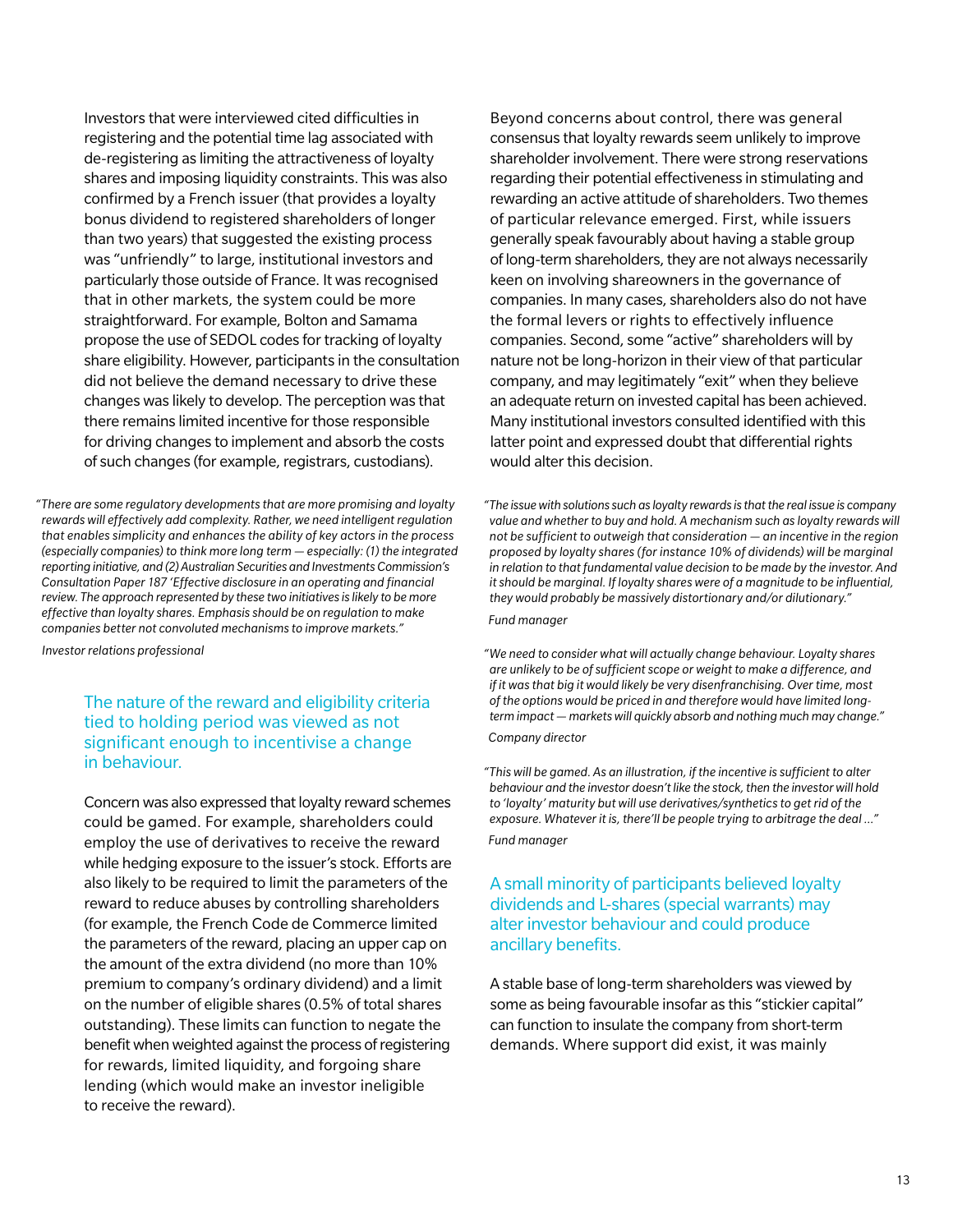in regards to financial rewards (in the form of extra dividends or warrants) rather than extra voting rights. Some were of the view that issuing warrants to long-term shareholders may result in better alignment between shareholders and corporate executive time horizons, functioning almost as a stock option of sorts for shareholders. As outlined by Bolton and Samama, warrants were seen as having the potential to lengthen the time horizon in which an investor forms his or her opinion of the company's prospects, in turn encouraging a greater focus on a company's fundamentals, governance, and long-term strategy.

Finally, some viewed the introduction of loyalty-driven securities favourably from the perspective of the ancillary benefits that could result. For example, the potential for loyalty rewards to serve as a mechanism for reducing the available stock for lending purposes as outlined by Butler (2006, 2011) and Bolton and Samama was viewed as a positive attribute among a minority of participants who raised concerns that share lending could be a destabilising activity for equity markets and issuers.

*"While misalignment of interests may be the ultimate issue, finding the solution that realigns incentives among the thousands of agents in the investment supply chain is a long way off. In the meantime, loyalty warrants should be supported as an incremental 'step in the right direction' with little downside risk (entrenchment will always be a concern in any case). Providing an economic incentive in the form of a loyalty warrant responds to the simple fact that for most it is simply not in their interest to think long-term at the moment and we continue to have a cycle of funding the short term."*

*Renowned governance expert*

A large majority of those consulted do not agree that an incentive or reward for holding shares for a specified period of time is directly related to addressing sources of short-term pressures on companies.

Reservations about practical matters relating to the administration of loyalty-driven securities aside, a large majority of those consulted (both issuers and investors) do not agree that an incentive for holding shares for a specified period of time is directly related to addressing the sources of short-term pressures on companies.

In discussing differentiated rights for long-term shareholders, participants often framed the advantages and disadvantages of loyalty-driven securities in terms of their potential to address what they viewed as the underlying issues, relationships, or incentives that result in short-term pressures. There was significant debate as to whether holding periods of institutional investors had declined significantly and if so, how declining holding periods would function to generate short-term pressures that, in turn, influence corporate decision-makers. In general, those that participated in the consultation (including most issuers consulted) did not agree with this premise and viewed loyalty-driven securities as unlikely to incentivise changes in investor behaviour that would have a direct impact on reducing short-term pressures in financial markets. We further elaborate on this issue in the next section of this report.

*"It is hard to escape from the thought that the loyalty rewards are really directed at the symptoms — as opposed to the cause — of this problem. We need to direct our efforts at the causes of short-termism." Fund manager*

*"In the most general terms I have some sympathy for the view that markets are too short term in nature — however, this characterisation is too broad-ranging and is simplistic. Time frames will depend a lot on the sector involved. In resources for example, time horizons for projects will be in the region of 15 years plus, and if directors and management are not thinking in those terms then they will not be optimising investment opportunities. However, other sectors will have shorter time frames."*

*Company director*

*"Turnover is not in and of itself bad. Fund managers will trade in and out — that is the nature and function of capital markets — [they] need that flexibility and [it is] also important for companies to receive signals. My position as an investor is that if something has changed in the business, then loyalty shares will not change my view … Being able to exit is important — send a signal to companies about value and company strategy." Fund manager*

*"Turnover is not itself inherently 'bad' or undesirable. Fund managers will have exit strategies (and that will form part of the basis for their appointment). In any case this market activity — turnover, price signalling, and discovery while it may have the appearance of short-termism, is in fact an essential part of how markets operate."* 

#### *Asset owner*

*"You've got to be really clear about the behaviours that you want to dampen or eliminate and those you retain — and then as a separate step, construct the means to achieve that. We need to be careful about 'loyalty' and the implied 'disloyalty' — a pejorative meaning that is misleading and just wrong — it's not 'disloyal' to have a rational exit strategy and to get out of a position."* 

*Investor relations professional*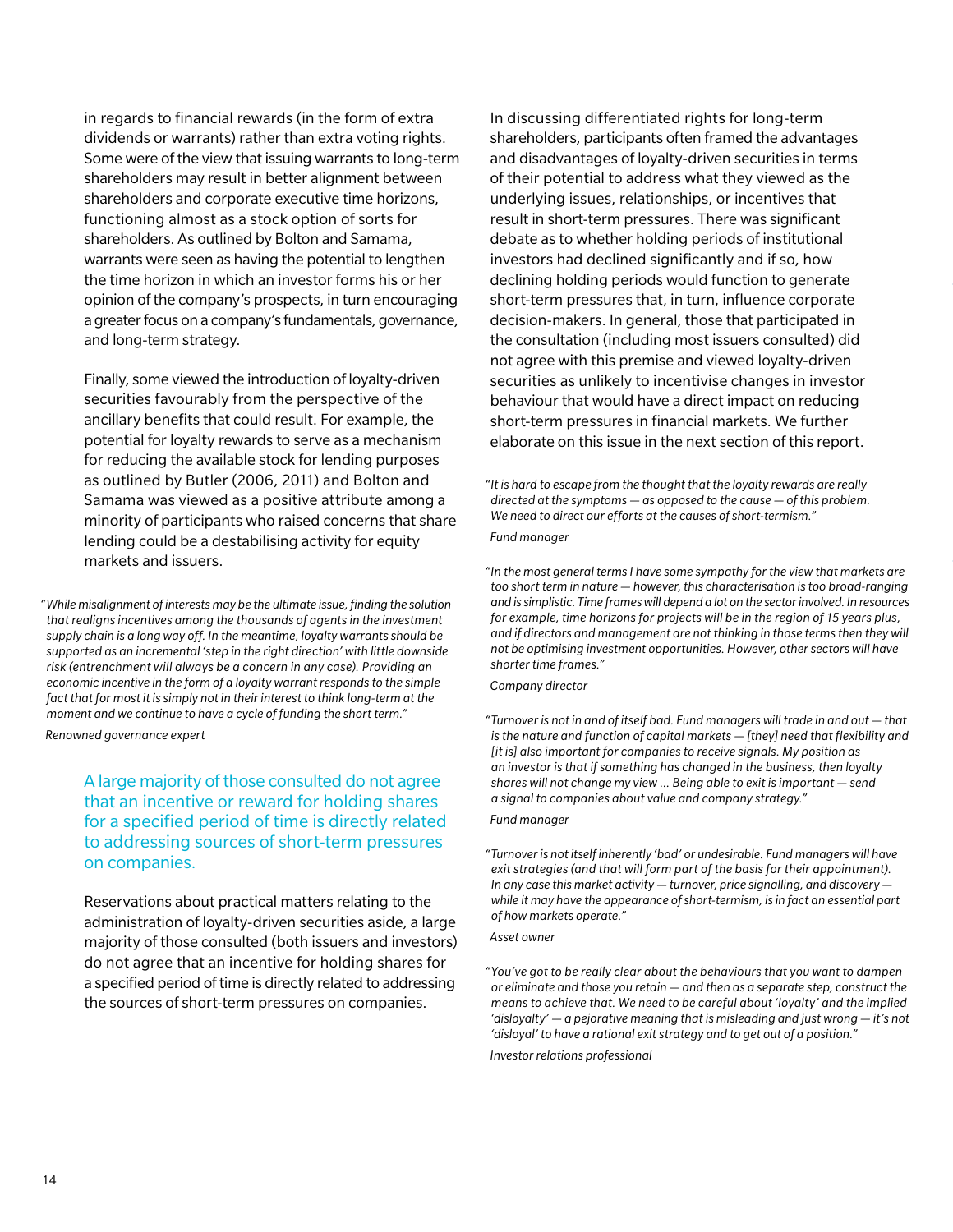# 3

# BUILDING ON THE CONSULTATION'S FINDINGS: IF NOT LOYALTY-DRIVEN SECURITIES, THEN WHAT?

#### THREE AREAS FOR CONTINUED FOCUS

Discussions led to three distinct but interconnected priority themes for continued focus. We set forth these themes not as relevant to investors or companies, but to look at how they relate to both groups. This framing is deliberate — discussions around addressing shortterm behaviour in capital markets typically focus on one group or the other, which reinforces the separation between companies and their investors and ignores the fact that they are really two sides of the same coin. It also leads to a disconnect between how company objectives and incentives are established and reported against, and how investors identify and monitor value creation. Too often, this "exchange" is distilled into one metric: share price.

Each of these three areas plays a critical role in establishing a relationship whereby long horizon investors and companies make sound decisions, and have the time and infrastructure to stick by them.

- 1. Longer time horizons for investment analysis Applied to investment opportunities and company projects, a longer-term outlook allows for increased focus on long-term value drivers, including innovation and management of different forms of capital (physical, financial, and human). This speaks to the core of short-termism, as it relates to the mindset that individuals (in investment firms or companies) use to make decisions on a day-to-day basis.
- 2. Aligned frameworks for performance measurement and reward — A longer-term perspective for value creation and delivery is only possible if supported by appropriately aligned performance measurement and reward frameworks. Otherwise, individuals (in investment firms or companies) will be penalised for decisions that may not be rewarded by short-term share price movements but will pay off over the long term.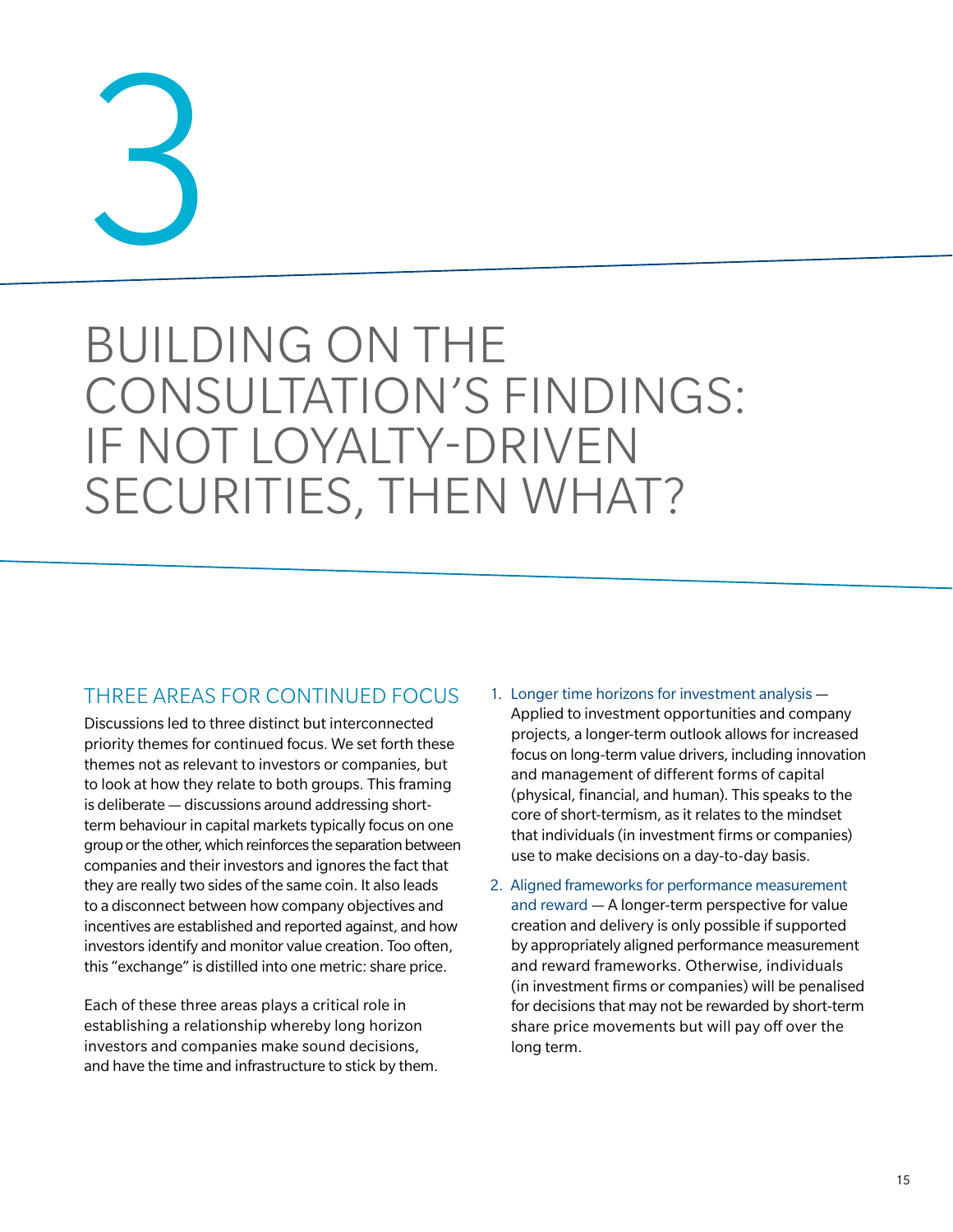#### 3. Stronger relationships between companies and

investors — A more constructive relationship between companies and their long-horizon investors is required to deliver longer-term value creation. If investors are going to support long-term decisions, which may take some time to pay off, they need to have faith in the strategy and also the executive team that will execute it. This may require more information on paper, and sometimes in person.

We now take a look at each of these focus areas: what they would mean in practice, how they may be achieved, and the barriers they face. We are certainly not the first to focus on these themes, and a range of papers explore these concepts in fuller detail. What we aim to do here is outline the key changes that will be required to address the problems associated with undue short-term behaviour by investors and companies.

#### Focus 1: Longer Time Horizons for Investment Analysis

Within the investment community, there already exist a number of asset owners and asset managers who take a truly long-term approach — both in understanding their liabilities and in exercising investment decisions, at least in the way that some of their assets are managed.

It is not realistic or desirable to envision an outcome where all market participants are investing for the long term, as shorter-term drivers will always play a role. We face a similar situation with regards to companies — there are a growing number of examples of corporate leaders that focus on the long term and openly "recruit" longhorizon shareholders. But some sectors will be more

short term than others as will be the motivation between some types of decisions. A recent study found that firms with investor communications that focus on the short term tend to have short-term investor bases, increased stock-price volatility, higher betas, and a higher cost of capital.

Shifting the overall balance further towards a focus on value/growth of the business rather than the share price, among both investors and companies, would be ideal. The following tables set out the key changes involved in facilitating such a change and address existing barriers.

| Key changes                                                                                                                                                                                                                                                                                                              | How this could be facilitated                                                                                                                                                                                                                                                                                                                                                                                                                                                                                                                                   | Key barriers to consider                                                                                                                                                                                                                                                                                   |
|--------------------------------------------------------------------------------------------------------------------------------------------------------------------------------------------------------------------------------------------------------------------------------------------------------------------------|-----------------------------------------------------------------------------------------------------------------------------------------------------------------------------------------------------------------------------------------------------------------------------------------------------------------------------------------------------------------------------------------------------------------------------------------------------------------------------------------------------------------------------------------------------------------|------------------------------------------------------------------------------------------------------------------------------------------------------------------------------------------------------------------------------------------------------------------------------------------------------------|
| • Increase the prevalence of long-<br>term thinking.<br>• Increase the utilisation of fundamental<br>analysis with appropriate discount<br>rates for future cash flows.<br>• Consider environmental, social, and<br>governance (ESG) issues more robustly<br>to account for externalities and broader<br>market impacts. | • Reflect these expectations<br>in conceptualisation of fiduciary<br>duty and trustee training and investor<br>education programmes, including<br>CFA curriculum and the CFA Future<br>of Finance programme. <sup>17</sup><br>• Adopt more broadly the investment<br>beliefs that reflect a focus on long-<br>term valuation creation. <sup>18</sup><br>• Make a concerted effort to push this<br>approach through the investment<br>chain, including sell-side research. <sup>19</sup><br>• Produce increased data on "stranded<br>asset" risks. <sup>20</sup> | • Growth of momentum style investing.<br>• Need for investors to react to short-<br>term market fluctuations.<br>• Underutilisation of ESG data due<br>to perceived lack of financial<br>materiality; lack of standardised/<br>complete datasets; and lack of<br>regulatory action to price externalities. |

Adopting Longer Time Horizons for Investment Analysis — What it Means for Investors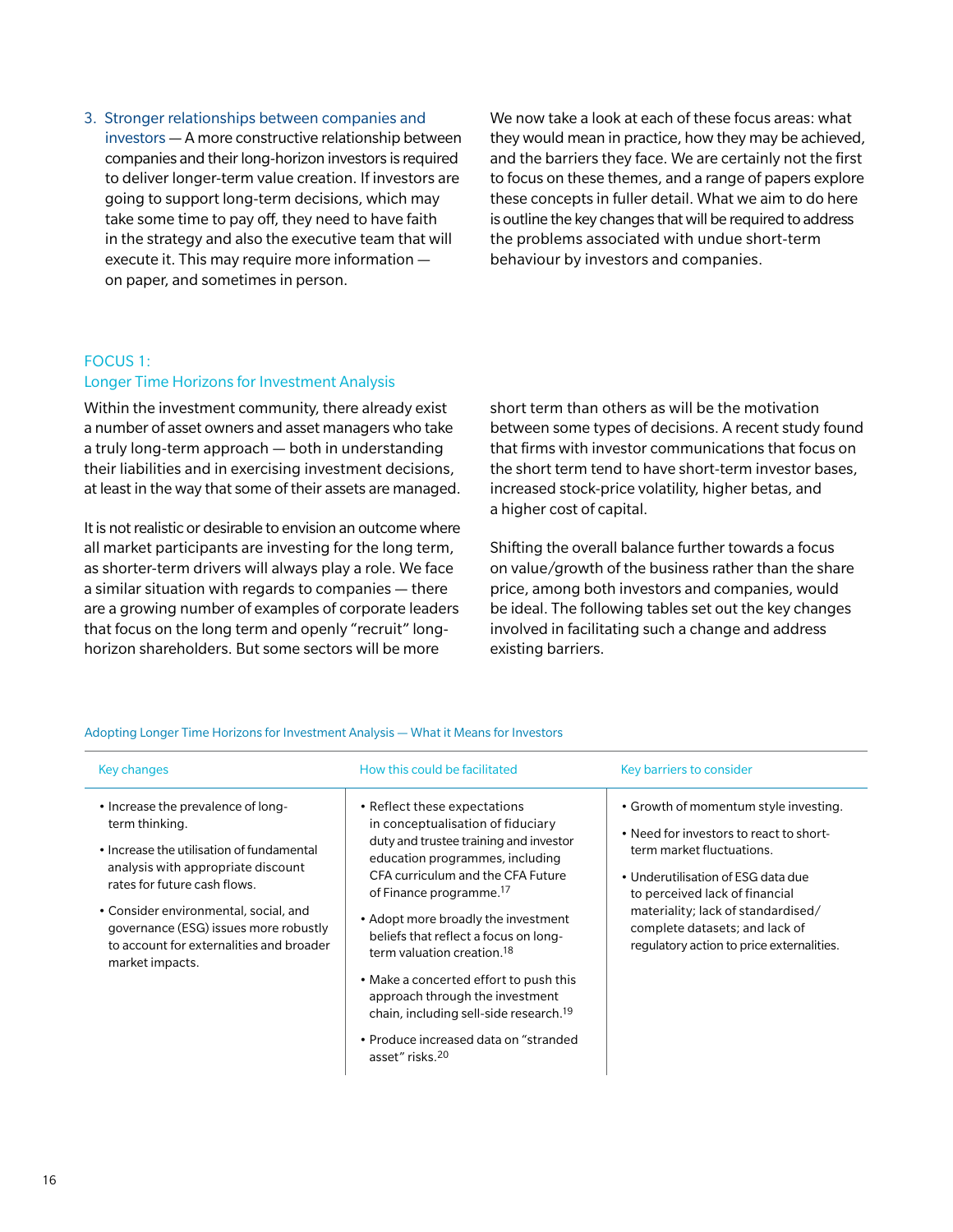#### Adopting Longer Time Horizons for Investment Analysis — What it Means for Companies

| Key changes                                                                                                                                                    | How this could be facilitated                                                                                                                                                                                                                                                                                                                                                                                                                                                                                                                                                                                                                                                 | Key barriers to consider                                                                                                                                                                                                                                                                                                                                                |
|----------------------------------------------------------------------------------------------------------------------------------------------------------------|-------------------------------------------------------------------------------------------------------------------------------------------------------------------------------------------------------------------------------------------------------------------------------------------------------------------------------------------------------------------------------------------------------------------------------------------------------------------------------------------------------------------------------------------------------------------------------------------------------------------------------------------------------------------------------|-------------------------------------------------------------------------------------------------------------------------------------------------------------------------------------------------------------------------------------------------------------------------------------------------------------------------------------------------------------------------|
| • Increase focus on innovation<br>and long-term value creation.<br>• Reduce focus on "doing whatever<br>it takes" to deliver short-term results. <sup>21</sup> | • Develop organisational structures that<br>clearly articulate the type of work that<br>executive directors are expected to do.<br>• Include a clear description of long-term<br>strategy, progress towards previously<br>declared long-term goals, and actions<br>taken and investments made in pursuit<br>of long-term goals in company reporting.<br>• Abandon quarterly reporting, as some<br>believe it has an adverse effect on<br>both companies and investors. Others<br>said the issue is not the act of quarterly<br>reporting, but the emphasis put on it.<br>• Evolve internal (corporate) and<br>external (MBA) training programmes<br>to reflect this approach. | • Decreasing tenure of CEOs can<br>reduce time horizon over which<br>value creation is envisioned.<br>• Motivations of various agents<br>across capital markets drive short-<br>term "activity" of various types.<br>• "Maximising shareholder value"<br>as short-term imperative has become<br>a behavioural norm reinforced by legal<br>and corporate infrastructure. |

#### Focus 2:

#### Aligned Frameworks for Performance Measurement and Reward

The second focus area is on building longer time horizons into performance measurement and reward. Incentives are at the heart of personal motivation, and if performance measurement and reward frameworks are not aligned with achieving long-term outcomes, it will be impossible to move the dial in this direction. Observers have highlighted the economic incentives for investors that tend to focus on short-term performance. A central cause of increasing pressure from equity markets on quarterly earnings and short-term performance is argued to be the result of the considerable pressure under which institutional fund managers are expected to perform. Performance monitoring and incentives may be driven by efforts to control or monitor parties that have been delegated investment decision-making responsibilities. The result can, in some cases, be that incentives are given to fund managers, for example, that shorten time horizons or fail to reward a longer time horizon. Several studies suggest that shareholders, placing significant value on short-term firm performance measures and stock price volatility, can put significant pressure on corporate boards and executives to deliver short-term gains in stock price that may come at the expense of balanced, long-term investment and prudent risk management aimed at generating long-term sustainable growth.

Investors we consulted suggested that those entrusted to invest on behalf of those with a long-term orientation may be constrained from taking a longer-term view on the basis of how their performance is evaluated and rewarded. While significant work and debate had produced model investment terms to more fully address time horizon and engagement expectations through the International Corporate Governance Network's Model Mandate Initiative, it was felt by consultation participants that there was still a disconnect in terms of implementing variations of the model clauses in investment contracts.22 Similarly, much work has been done to consider the problem around current models of performance measurement and executive compensation and the outcomes they drive, but we have not yet seen a "solution" that can drive meaningful change.

Recent research by Mercer focuses on the expected turnover stated by global, EAFE and US large-cap equity managers. If we define "long-term" as less than 40% turnover per annum, approximately 35% of managers in these universes fall into this category. In these cases, we do tend to see compensation arrangements with a component of five-year rolling performance targets. This would suggest that this type of investing (with aligned compensation arrangements) is available, but it would require investors to actively seek it out, as twothirds of managers in these universes have annual turnover in excess of 40% per annum.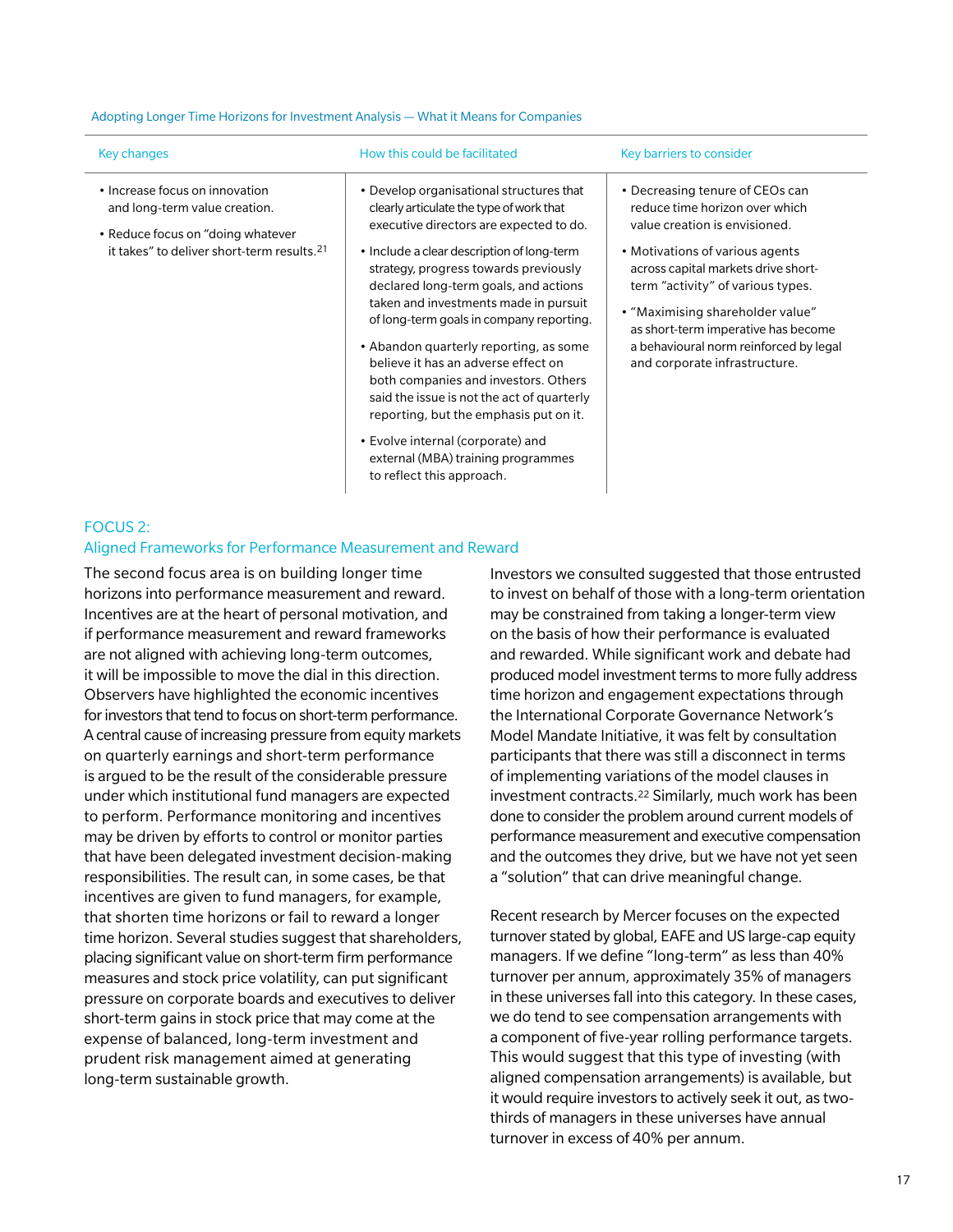| Key changes                                                                                                                                                                                                                                                                            | How this could be facilitated                                                                                                                                                                                                                                                                                                                                                                                                                                                                                                                                                                                                                                                                                                                                                                                                           | Key barriers to consider                                                                                                                                                                                                                                                                                                                                                                                                                                                       |
|----------------------------------------------------------------------------------------------------------------------------------------------------------------------------------------------------------------------------------------------------------------------------------------|-----------------------------------------------------------------------------------------------------------------------------------------------------------------------------------------------------------------------------------------------------------------------------------------------------------------------------------------------------------------------------------------------------------------------------------------------------------------------------------------------------------------------------------------------------------------------------------------------------------------------------------------------------------------------------------------------------------------------------------------------------------------------------------------------------------------------------------------|--------------------------------------------------------------------------------------------------------------------------------------------------------------------------------------------------------------------------------------------------------------------------------------------------------------------------------------------------------------------------------------------------------------------------------------------------------------------------------|
| • Shift from client/agent to partnership<br>model.<br>• Change the focus of manager meetings<br>from short-term relative performance<br>to longer-term objectives/strategy.<br>• Ensure compensation is commensurate<br>to the risk-adjusted value-add of the<br>manager's activities. | • Evolve mandate design to reflect<br>longer time period, including a refocus<br>of monitoring away from relative<br>(benchmark or peer) performance <sup>23</sup><br>towards longer-term absolute<br>performance and a review of how<br>managers are executing the process/<br>strategy they were hired to follow.<br>• Explore allocating assets to long-<br>horizon strategies (where suitable).<br>• Structure compensation appropriately<br>to reflect this different approach<br>to monitoring. Alignment can<br>be supported through:<br>• Institute reasonable base management<br>fees that reflect the nature of the<br>strategy and position of the business.<br>• Use performance fees, where the<br>calculation period is sufficiently long<br>(e.g. 5-year periods).<br>• Measure performance on voting<br>and engagement. | • Regulatory requirements that drive<br>regular performance reviews.<br>• Mark-to-market accounting means that<br>short-term share price movements can<br>have a meaningful impact on funding<br>status.<br>• Industry daily/monthly "league tables".<br>• Manager career risk in periods<br>of short-term underperformance.<br>• Investment products are "sold"<br>not "bought".<br>• Justification of paying a manager<br>to "watch the farm" in low<br>turnover strategies. |

#### Aligned Frameworks for Performance Measurement and Reward — What it Means for Investors

#### Aligned Frameworks for Performance Measurement and Reward — What it Means for Companies

| <b>Key changes</b>                                                                                                                                                             | How this could be facilitated                                                                                                                                                                                     | Key barriers to consider                                                                                                                                                                                                                                                                                                                                                                  |
|--------------------------------------------------------------------------------------------------------------------------------------------------------------------------------|-------------------------------------------------------------------------------------------------------------------------------------------------------------------------------------------------------------------|-------------------------------------------------------------------------------------------------------------------------------------------------------------------------------------------------------------------------------------------------------------------------------------------------------------------------------------------------------------------------------------------|
| • Establish performance measurement<br>and executive compensation<br>structures to put more focus and<br>weight on long-term value-drivers such<br>as strategy and innovation. | • Encourage industry associations<br>and compensation consultants<br>to adopt/create new approaches.<br>• Encourage investor behaviour that can<br>support this change, e.g. through "say<br>on pay" discussions. | • Average CEO tenure of 6 years makes<br>concept of 5-year rolling pay period<br>more challenging. <sup>24</sup><br>• Difficult to change industry norms<br>and practices.<br>• Investors initially (and successfully)<br>advocated for equity compensation<br>as a means to align executive<br>compensation with investor interests,<br>which had severe and unintended<br>consequences. |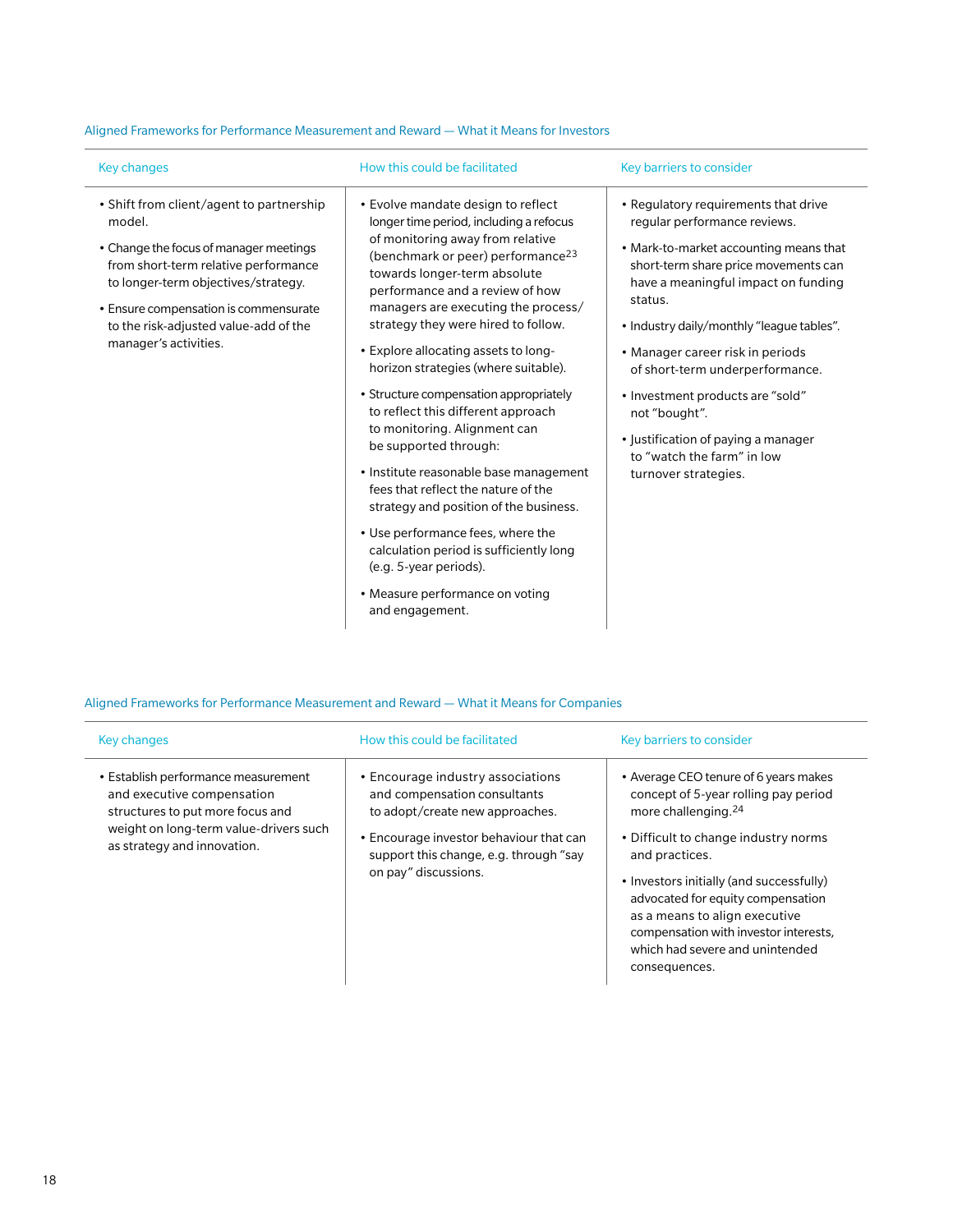#### Focus 3: Stronger Relationships Between Companies and Investors

In many cases, a more constructive relationship between companies and their long-horizon investors could support investors in maintaining a long-term outlook. That is, if investors are going to support long-term decisions that may take some time to pay off, they need to have faith in the strategy and also the executive team that will execute it. This may require more information — on paper, and sometimes, in person.

From the company perspective, the pertinent questions are whether companies take a clear approach to communicating with their investors and what type of investors do management and directors spend time with. Views differed about the extent to which companies currently cultivate a particular shareholder base, but there seems to be an underutilised opportunity to preference dialogue and communication with investors that take a longer-horizon view towards value creation. Growing attention is being given to the role of the board and company culture<sup>25</sup> and leadership in supporting the long-term strategy and performance

of the company, often focusing on the impact of how firms communicate their corporate strategy and attract shareholders aligned with this time-horizon.26

A number of participants argued that shareholder intervention and engagement can provide long-term benefits to companies. Some argued for the need to further strengthen the power of shareholders and increase the accountability of boards to shareholders (and reducing the board's dependence on the CEO and other managers). Bebchuk27 finds that empirical research on the effects of shareholder engagement suggests a positive impact on company performance in both the short and long term. Further thought is required about which rights could or should be strengthened, and whether more rights entail more responsibilities. Industry developments around "say on pay" are trending towards enhanced shareholder influence, although we have seen relatively limited utilisation of this tool by investors to express dissatisfaction with company performance.

A number of participants argued that shareholder intervention and engagement can provide long-term benefits to companies. Some argued for the need to further strengthen the power of shareholders over managers, increasing the accountability of boards to shareholders (and reducing the board's dependence on the CEO and other managers).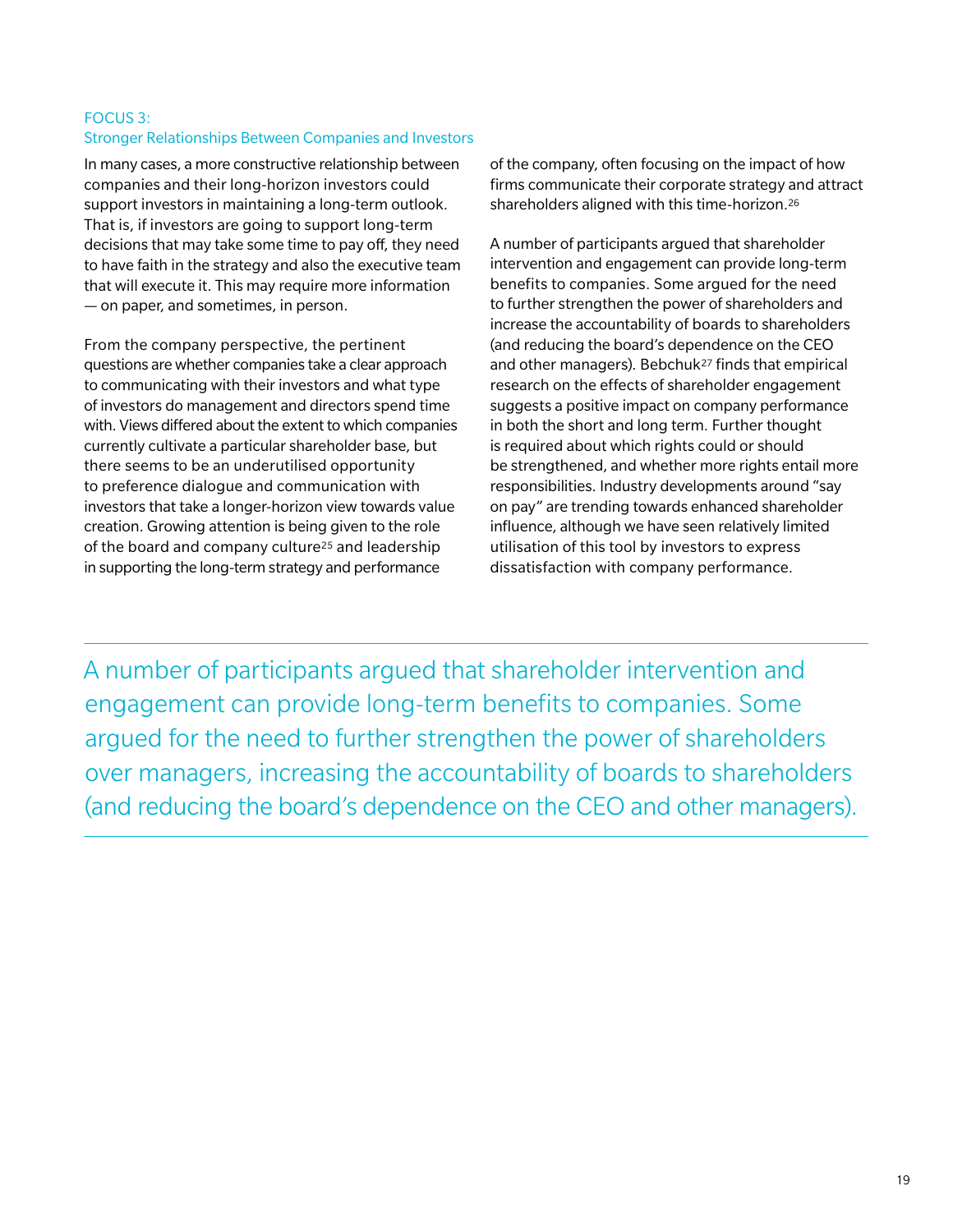#### Stronger Relationships Between Companies and Investors — What it Means for Investors

| <b>Key changes</b>                                                                                                                                                                                                                                                                                              | How this could be facilitated                                                                                                                                                                                                                                                                                                                                                                                                                                                                                                                                                                                                                                                                                                                                                                                                       | Key barriers to consider                                                                                                                                                                                                                                                                                                                                                                                                                                                                                                                                                                                                                                                                                                                                                                                                                                                                                                              |
|-----------------------------------------------------------------------------------------------------------------------------------------------------------------------------------------------------------------------------------------------------------------------------------------------------------------|-------------------------------------------------------------------------------------------------------------------------------------------------------------------------------------------------------------------------------------------------------------------------------------------------------------------------------------------------------------------------------------------------------------------------------------------------------------------------------------------------------------------------------------------------------------------------------------------------------------------------------------------------------------------------------------------------------------------------------------------------------------------------------------------------------------------------------------|---------------------------------------------------------------------------------------------------------------------------------------------------------------------------------------------------------------------------------------------------------------------------------------------------------------------------------------------------------------------------------------------------------------------------------------------------------------------------------------------------------------------------------------------------------------------------------------------------------------------------------------------------------------------------------------------------------------------------------------------------------------------------------------------------------------------------------------------------------------------------------------------------------------------------------------|
| • Move beyond the (important and<br>legitimate) ex-post-oriented practice<br>of voting at AGMs (approving reports,<br>remuneration) towards appropriate<br>ex-ante engagement (not engagement<br>for the sake of engagement, but<br>engagement that ensures a<br>constructive shareholder voice). <sup>28</sup> | . Investors make better use of their<br>influence regarding director nominations,<br>management succession planning,<br>executive compensation, and other<br>key areas.<br>- For active managers, a more active<br>prioritisation process regarding<br>company engagement.<br>- For passive managers, an industry-<br>wide approach is required to make<br>this efficient.<br>• Asset owners and consultants put<br>greater focus on how well their<br>internal/external management<br>teams undertake engagement.<br>• Introduce stewardship codes<br>in additional regions; move existing<br>codes from voluntary to mandatory.<br>• Third-party collaborative engagement<br>approaches (for profit and non-profit)<br>can supplement the engagement<br>undertaken by investors, and there<br>is room for these services to grow. | • Investors allocate limited resources<br>to managing governance issues (which<br>may also lead to heavy reliance on proxy<br>advisors). This lack of resource relates to:<br>- Lack of evidence that engagement<br>adds value (although there was<br>a view this evidence is building).<br>- The difficulty in measuring<br>engagement success (and,<br>as a consequence, justifying<br>research and designing<br>compensation arrangements<br>for engagement staff).<br>- The "free rider" issue.<br>• High-quality engagement is time<br>consuming and requires senior staff.<br>• Collaboration on engagement<br>is challenging; there have been<br>a number of false starts.<br>• Consultants do not evaluate managers<br>on or credit them for strong<br>stewardship capabilities.<br>• A contentious issue regarding whether<br>asset owners or fund managers should<br>lead engagements when fund<br>management is delegated. |

Stronger Relationships Between Companies and Investors — What it Means for Companies

| Key changes                                                                                                                                                     | How this could be facilitated                                                                                                                                                                                                                                                                                                                                                                                                                                                                                                                                                                                                                      | Key barriers to consider                                                                                                                                                                                                                                                                                                                                                                                                                                                                   |
|-----------------------------------------------------------------------------------------------------------------------------------------------------------------|----------------------------------------------------------------------------------------------------------------------------------------------------------------------------------------------------------------------------------------------------------------------------------------------------------------------------------------------------------------------------------------------------------------------------------------------------------------------------------------------------------------------------------------------------------------------------------------------------------------------------------------------------|--------------------------------------------------------------------------------------------------------------------------------------------------------------------------------------------------------------------------------------------------------------------------------------------------------------------------------------------------------------------------------------------------------------------------------------------------------------------------------------------|
| • Issuers actively seek to attract and<br>recruit the type of investors they desire<br>by communicating about the long-<br>term to attract long-term investors. | • Board diversity and use of board<br>evaluation tools could raise awareness<br>of and opportunity to communicate<br>more effectively with long-horizon<br>shareholders. <sup>29</sup><br>• Create more formal structures for<br>board to seek shareholder input, such<br>as through shareholder committees<br>and formal shareholder input process<br>to nominating committees.<br>• Long-horizon investors could jointly<br>articulate that brokers should not set<br>up CEO road shows as a point of best<br>practice. 30<br>• More focus on long-horizon investors<br>by investor relations professional<br>societies and training programmes. | • Risk that enhanced communication<br>will take place between short-term<br>investors and short-term executives,<br>reinforcing negative cycle.<br>• Practical difficulties in setting<br>up formal shareholder committees:<br>process could be undemocratic; may<br>place undue burden on large investors;<br>insider-trading provisions may dissuade<br>investors from participating. There was a<br>preference for advisory versus<br>supervisory status voiced during<br>consultation. |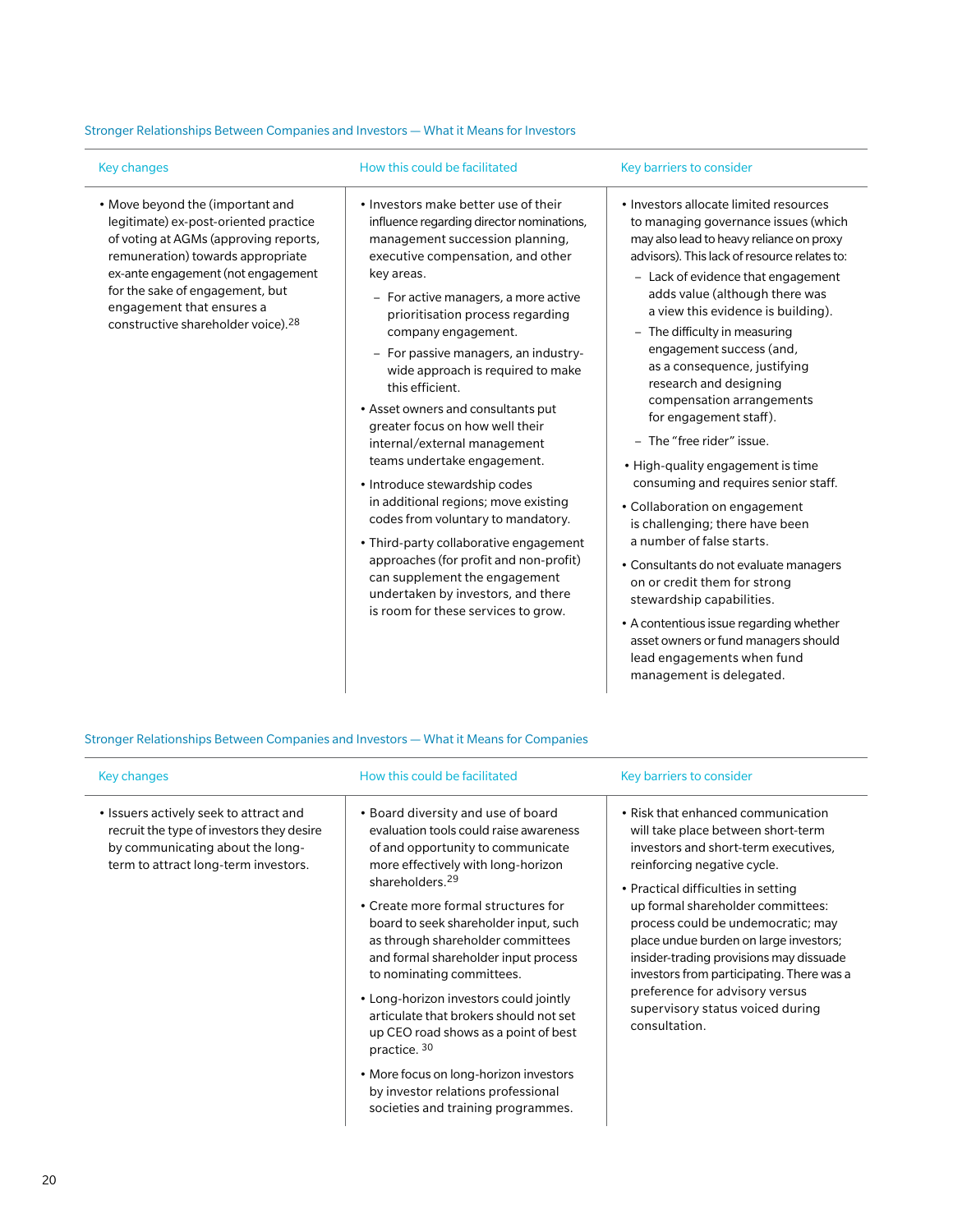4

# CONCLUSION AND NEXT STEPS

Going in to the consultation, we had an open mind about what we would find and we hoped to uncover a range of views. We were struck by the widespread discomfort with and sometimes very strong negative reaction to the loyalty rewards concept. At the same time, we were encouraged by the general consensus that there is a need to create more constructive relationships between investors and companies as a central means of strengthening the focus on long-term value creation. We propose that if a greater proportion of investors on quarterly investor calls posed the question, "What is your plan to build wealth over a five- to seven-year time horizon?" then a fundamental shift in narrative would result.

The goal is to shift the amount of time corporate executives spend managing the balance sheet (although this is still important) towards more time focused on business strategy and innovation. The answer to the question of how we get there is not obvious. The financial sector is a highly complex, multifaceted world where informational asymmetry and misaligned interest often result. The end beneficiary should be the most motivated to drive change, yet they are often the ones most in the dark, with little capacity to influence.

We identified three focus areas where we believe change is critical:

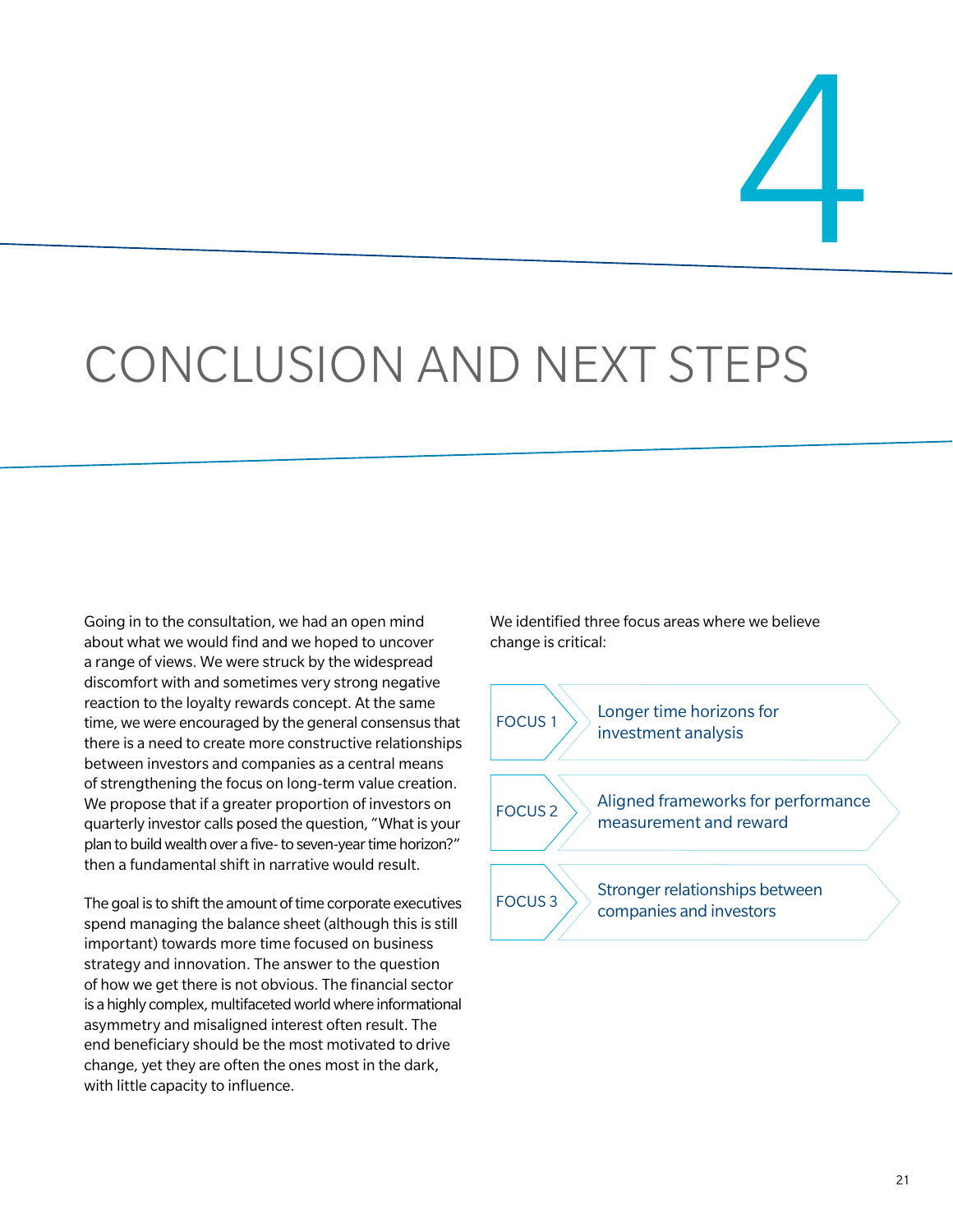In addressing the prevalence of short-term thinking as well as the range of systemic risks facing capital markets, the need for informed fiduciary oversight is ever more apparent.

A number of industry groups and initiatives are working on different parts of these areas, with some important results. However, we highlight here a small number of proposals that could be most helpful in the near term.

- 1. Supporting better-informed fiduciary oversight In addressing the prevalence of short-term thinking as well as the range of systemic risks facing capital markets, the need for informed fiduciary oversight is ever more apparent. Yet trustees and investment committee members are often stretched in terms of governance. A proactive intervention in the trustee world with the goal of informing and equipping fiduciaries to understand and act on their responsibilities could be an important step forward (an idea also highlighted in Generation's 2012 *Sustainable Capitalism* paper). The goal is not just to inform, but to put concepts into practice. For example:
	- a. Board/investment committee education programmes present an opportunity to either include content on these themes or develop a curriculum specific to them. Some examples exist (for example, the Rotman School of Management's Board Effectiveness Program31) but room for more exists. A compendium of supporting resources could be developed and widely promoted (relevant literature, case studies, tools, guides, etc.).
	- b. A database of "sustainable financial marketcertified" candidates for board/trustee/investment committees could be developed, similar to the US Diverse Director Datasource32 (for corporate board candidates). This could be developed as a global model, with local partnerships.
- c. Policy and regulatory frameworks play a critical role in shaping behaviour, and further focus on how they help or hinder behaviour that is conducive to long-horizon value creation is warranted (by investors and companies).
- 2. Move from talk to action The past five years have seen significant focus within the investment industry on pioneering "new ways to do things" to better align beneficiaries, fiduciaries, investors, and companies. Now is the time to move beyond "blue skies" discussions and put these revised systems and frameworks into practice. For example:
	- a. Numerous investment strategies exist that have long-horizon investment as their core proposition.33 Investors can actively preference long-horizon strategies as they replace and select new fund managers. The key point is that low-turnover (or long-horizon) strategies are out there — but they need to be used. Further, asset owners should speak to their managers about how they value longer-term ESG risks and exercise their rights as shareholders. We should not underestimate the ability for client demand to change behaviour at the fund manager level.
	- b. A live "shadow monitoring" pilot could establish a wider set of metrics against which to monitor and report fund manager performance to clients. This process could facilitate active client feedback to then refine the process and subsequently embedit as "the new norm". The refined metrics would look beyond relative benchmark performance (such as return on invested capital) as well as performance on voting and monitoring.
	- c. Alignment of incentives in the executive compensation context is also an area that has seen considerable focus by industry commentators. What's needed is for more

A key takeaway from the consultation is that we need to find a new and better way for investors and companies to have a relationship.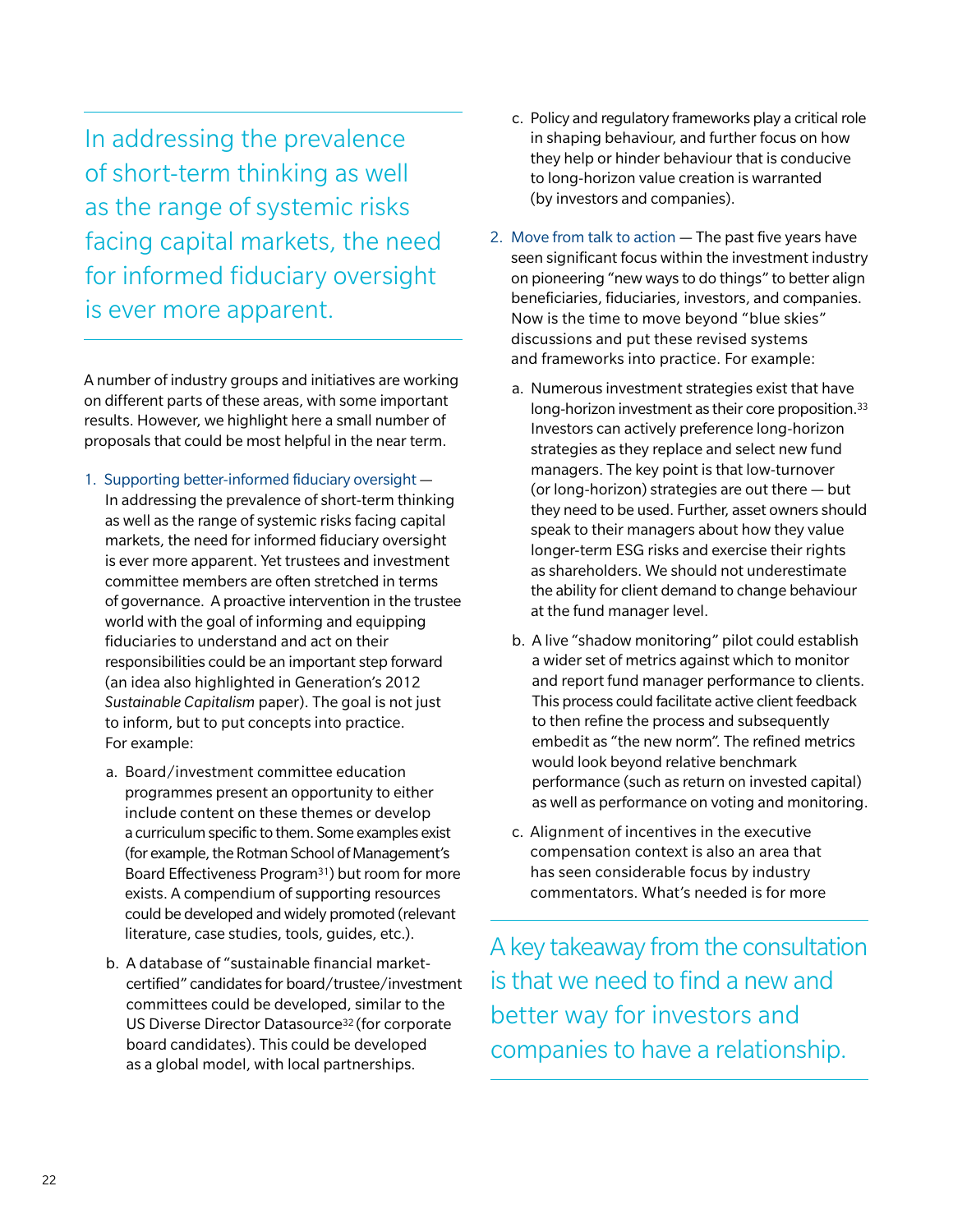implementation of the best ideas into practice. This requires more demand from shareholders, but an active project to facilitate matchmaking between long-horizon investors and long-horizon companies to proactively tackle this issue could help to set important industry precedents.

#### 3. Change the dialogue between owners and

companies — A key takeaway from the consultation is that we need to find a new and better way for investors and companies to have a relationship. On the active side, this could be a natural evolution of lower turnover portfolios with heightened focus on engagement. For passive managers, one-to-one engagements with issuers are of course much more challenging. Thus, a key opportunity is to establish a mechanism for passive managers and large issuers to come together to address major systemic issues and develop relevant standards.

- a. Establish an investor-issuer council for systemic risk focused on establishing a formal relationship between institutional shareholders and companies. An important element is for this to include commercial passive managers, given the large and growing assets under management.
- b. Launch a campaign to encourage analysts and investors to ask companies, "What is your plan to build wealth over a five- to seven-year time horizon?" during quarterly earnings calls and other meetings. Then, ensure voting decisions are executed in a way that is consistent with this time frame.

Mercer, Stikeman Elliot LLP, and the Generation Foundation will continue to work independently and collaboratively to action these concepts and support a more proactive approach to addressing issues or shorttermism and systemic risk across the investment chain. We encourage others to share this proactive approach and look forward to collaborating for a better financial future for all.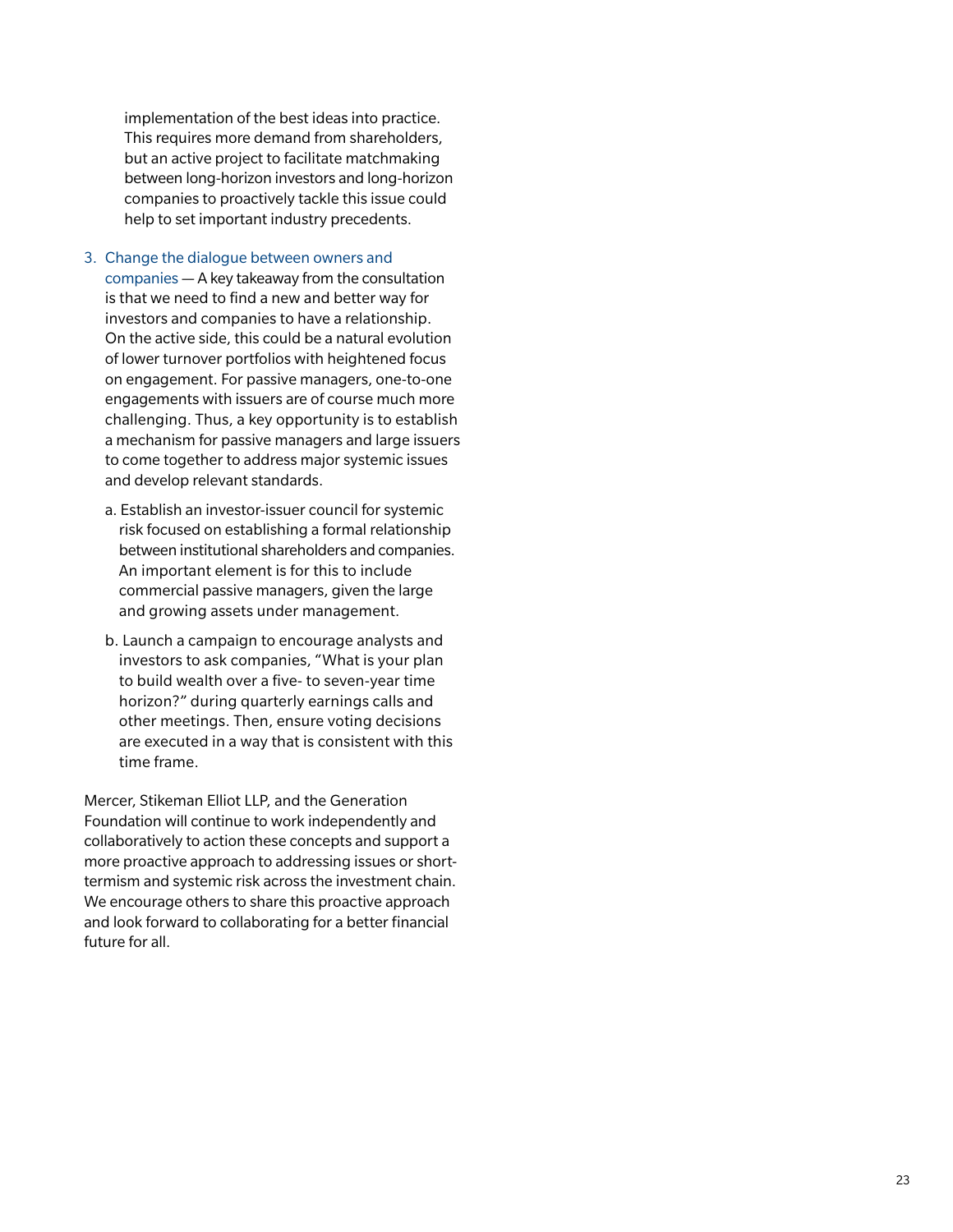## ACKNOWLEDGEMENTS

This report is the product of the collaborative efforts of Mercer, Stikeman Elliott LLP, and the Generation Foundation and has drawn on the expertise and advice of numerous specialists and practitioners. We thank everyone who contributed to this process, and in particular, acknowledge those who shared extensive time and insight with us. We accept any errors in this document as our own.

The following participants have given their permission to be referenced in the list below:

Christopher J. Ailman, CalSTRS Keith Ambachtsheer James Anderson, Baillie Gifford Jenny Anderson, The Pensions Trust Rick Bennett, GMI Ratings Christine Berry, ShareAction Bruno Bertocci, UBS Global Asset Management **BlackRock** Patrick Bolton, Columbia Business School Jocelyn Brown, Financial Reporting Council David Carey, ARC Resources Klaus Chavanne, MEAG New York Corporation Joseph Chi, Dimensional Fund Advisors Sarah Cleveland Chaya Cooperberg, Progressive Waste Solutions Ltd. Jennifer Coulson, bcIMC Jill Craig, ANZ Banking Group Limited Steve Crane, Nib Holdings Limited David Crawford Louise Davidson, Construction and Building Industry Super (Cbus) Glenn Davis Chris Davis, Ceres Donna Dabney, The Conference Board Michael Deakin David Denison Philippe Desfossés, L'éstablissement de Retraite Additionnelle de La Fonction Publique (ERAFP) Stuart Dodd, Renaissance Asset Management Stephen Erlichman, Canadian Coalition for Good Governance Colin Galbraith, Gresham Partners Michael Garland, Office of NYC Comptroller David Gonski Tim Goodman, Hermes Equity Ownership Services Ltd. Anita Green, Wespath Investment Management Martin Grosskopf, AGF Danyelle Guyatt, Catholic Super Fund James Hall, Brambles Gordon Hagart, Future Fund Dr Don Hamson, Plato Investment Management Ltd. Craig Hurt Johnson & Johnson Erica Karp, Cornerstone Capital Inc. George Kesteven, Sterling Resources Tom Kiely, McKinsey Ben Kottler, MFS Investment Management Orin Kramer, Boston Provident LP Denis Kwok, Ontario Teachers' Pension Plan Cédric Laverie, Amundi Asset Management Paul Lee, Hermes Equity Ownership Services Ltd. Richard Lewis, Fidelity Yvette Lokker, Canadian Investor Relations Institute Jon Lukomnik, Sinclair Capital L.L.C. Peter Lunt, VicSuper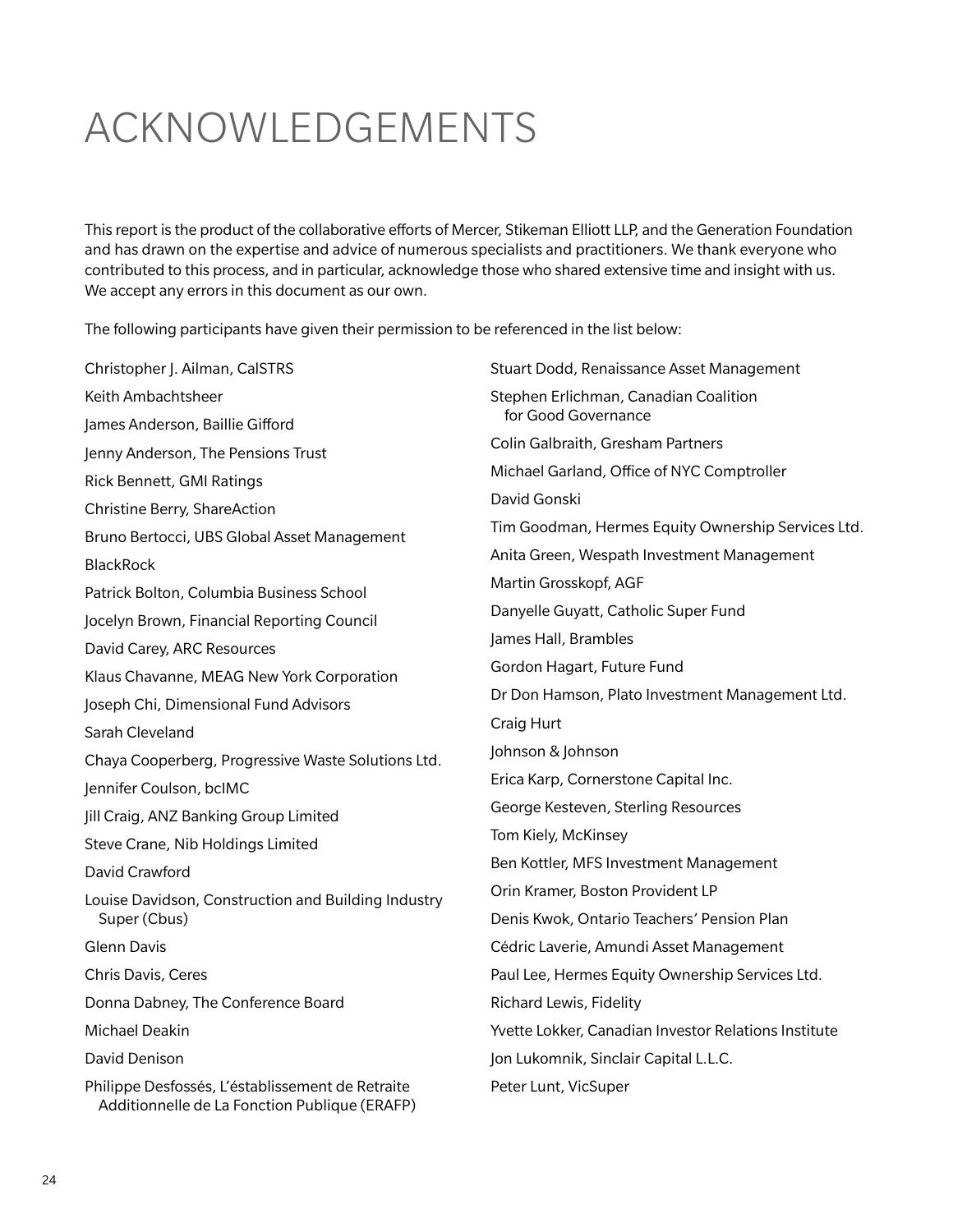Catherine McCall, Canadian Coalition for Good Governance Mike McCauley, Florida State Board of Administration Duncan Mathieson, Addenda Capital Niall Mills, First State Investment Management (UK) Ltd. Ira Millstein Brian Minns, Addenda Capital Robert A.G. Monks, GMI Ratings Peter Montagnon, Institute of Business Ethics, UK Margaret Moore National Employment Savings Trust (NEST) Matt Orsagh, CFA Institute David Paradice, Paradice Investments Ltd. Gerry Paul, Alliance Bernstein Howard Pearce, Environment Agency Pension Fund Anna Pinedo, Morrison & Foerster LLP Peter Polson Will Pomroy, The National Association of Pension Funds Limited Nancy Ross, Ontario Municipal Employees Retirement System William Royan, Ontario Teachers' Pension Plan David Russell, USS Investment Management Ltd. Jo Saleeba, HESTA Super Fund Antonio Salerno, RWC Partners Ltd. Frederic Samama, Amundi & SWF Research Initiative Paul Schneider, Ontario Teachers' Pension Plan Anne Sheehan, CalSTRS Anita Skipper, Aviva Investors Rogier Snijdewind, PGGM Vermogensbeheer B.V. (PGGM) Alex van der Velden, Ownership Capital Mariela Vargova, Rockefeller & Co., Inc. Talieh Williams, UniSuper Stuart Wilson, Sunsuper Simon Wong, Northwestern University School of Law & London School of Economics Michele Wucker, World Policy Institute Lindsay Yelland, Global Red Pty Ltd. Ann Yerger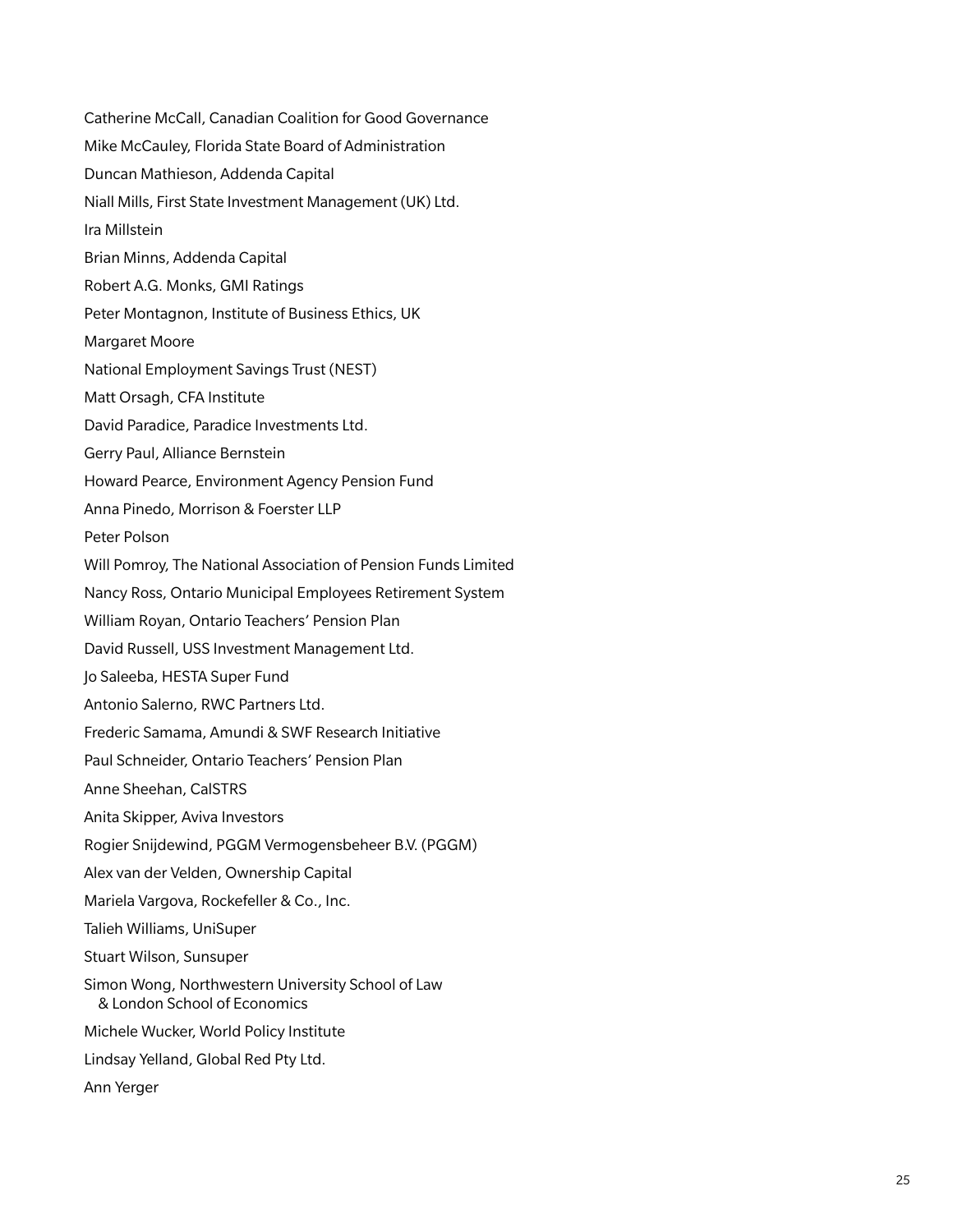# APPENDIX A: METHODOLOGY

This project was based on research, as well as interviews and group discussions with key participants in capital markets. The project consisted of three phases:

- 1. Concept framing: the initial phase of the project consisted of a review of the literature and expert interviews on short-termism from both the perspective of corporate and investor behaviour. The review considered the incentives and structural elements of the capital markets that drive short-termism, the desirability and/or concerns of such behaviour and reviewed the broad categories of proposed solutions (primarily loyalty-driven securities, but also other market-based or regulatory measures that have been proposed). At this stage, we conducted a review of the legal permissibility of loyalty-driven securities across a number of jurisdictions, identifying existing legislation or legal precedent that could impact the implementation or effectiveness of loyalty-driven securities. The output of this phase included a compendium of the literature reviewed and a concise briefing note on the key issues, challenges, and opportunities surrounding the introduction and utilisation of loyalty-driven securities. This document formed the background reading and discussion material for participants in the structured interviews and group discussions that occurred in the next phase of the project. This document is available at www.mercer.com/loyaltyrewards.
- 2. Semi-structured discussions: over an eight-month period, Mercer and Stikeman Elliott LLP organised seven group meetings in New York, Toronto, London, Sydney, and Melbourne, as well as 18 individual interviews conducted by telephone and in person. In all, we spoke to more than 120 individuals representing a variety of perspectives from a range of backgrounds and expertise. The purpose of the interviews and group discussions was to identify sentiment towards the use of loyalty-driven securities by issuers. Participants included:
	- • Chief investment officers, trustees, and investment officers from 41 asset-owner organisations representing a mix of public and corporate pension plans as well as sovereign wealth funds and large endowments and foundations.
	- • Portfolio managers, heads of equity, and corporate governance analysts from 43 investment-management organisations representing a mix of active and passive managers and global and regional firms.
	- • Company directors, corporate secretaries, chief governance officers and investor-relations persons representing 22 publicly listed companies headquartered in the US, Canada, Australia, UK, France, and Singapore.
	- • Representatives from proxy-voting advisory firms, corporate-governance advisory firms, securities regulators, and securities law firms.
- 3. Review of interview results and report on findings: detailed notes of the interviews and group discussions were reviewed to identify participant views and determine whether a dominant view came from one type of participant versus another. Participants from the small group discussions and interviews as well as those consulted in the concept framing and literature review phases provided input to the structure and content of the final report. Given that the discussions naturally gravitated to potential alternatives to loyalty-driven securities, the project team's process was to develop a long list of ideas discussed during the group discussions, interviews, and desk research. The alternative recommendations were then developed and grouped into key themes. From this, a more targeted list of potential high-impact actions for investors, company boards, and executives was developed, with input from a number of external reviewers.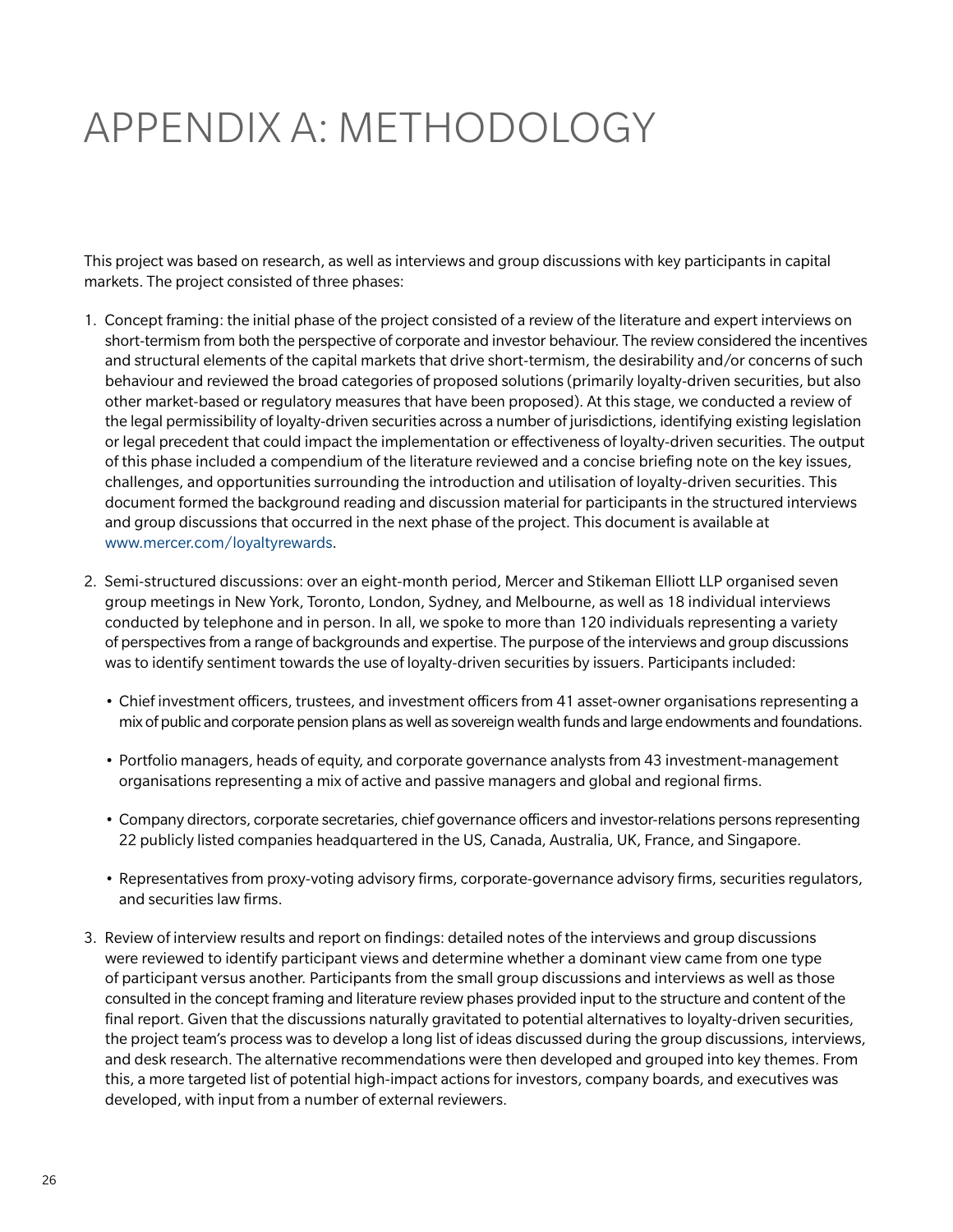## APPENDIX B: LEGAL PERSPECTIVES ON THE USE OF LOYALTY-DRIVEN SECURITIES

#### Is the use of differentiated rights as contemplated in the concept of loyalty-driven securities possible?

| Australia   | Yes | Provided that the company's constitution or a special resolution by the company provides<br>for the issuance of shares with different rights.                                                                                                                                                                                                                             |
|-------------|-----|---------------------------------------------------------------------------------------------------------------------------------------------------------------------------------------------------------------------------------------------------------------------------------------------------------------------------------------------------------------------------|
| Canada      | Yes | Provided a dual-class share structure.                                                                                                                                                                                                                                                                                                                                    |
| France      | Yes | Corporate law permits the awarding of double voting rights and/or a "loyalty dividend"<br>to reward long-term shareholders who have held shares continuously in registered form.<br>Shares must be held for a minimum of two years. The articles of association must provide<br>for such rights.                                                                          |
| Germany     | No  | Not currently permitted.                                                                                                                                                                                                                                                                                                                                                  |
| Italy       | Yes | Corporate law states that companies may pay a loyalty dividend if permitted by their<br>articles of association.                                                                                                                                                                                                                                                          |
| Netherlands | Yes | In the case of Royal DSM N.V. proposal to issue a loyalty dividend, the Supreme Court upheld<br>a company's right to offer loyalty rewards. However, the company subsequently withdrew<br>its proposal and no subsequent proposals have since been made by issuers for the different<br>treatment of shareholders in equal circumstances under the loyalty-share concept. |
| New Zealand | Yes | Subject to the terms of the company's constitution and terms of issue of the share.                                                                                                                                                                                                                                                                                       |
| Singapore   | Yes | Provided it is authorised by its articles of incorporation.                                                                                                                                                                                                                                                                                                               |
| US          | Yes | Provided it is authorised in the corporation's certificate of incorporation.                                                                                                                                                                                                                                                                                              |
| UK          | Yes | Loyalty dividend possible provided it is authorised by its articles of incorporation.                                                                                                                                                                                                                                                                                     |

For a more detailed review, please visit http://www.mercer.com/articles/loyalty-rewards.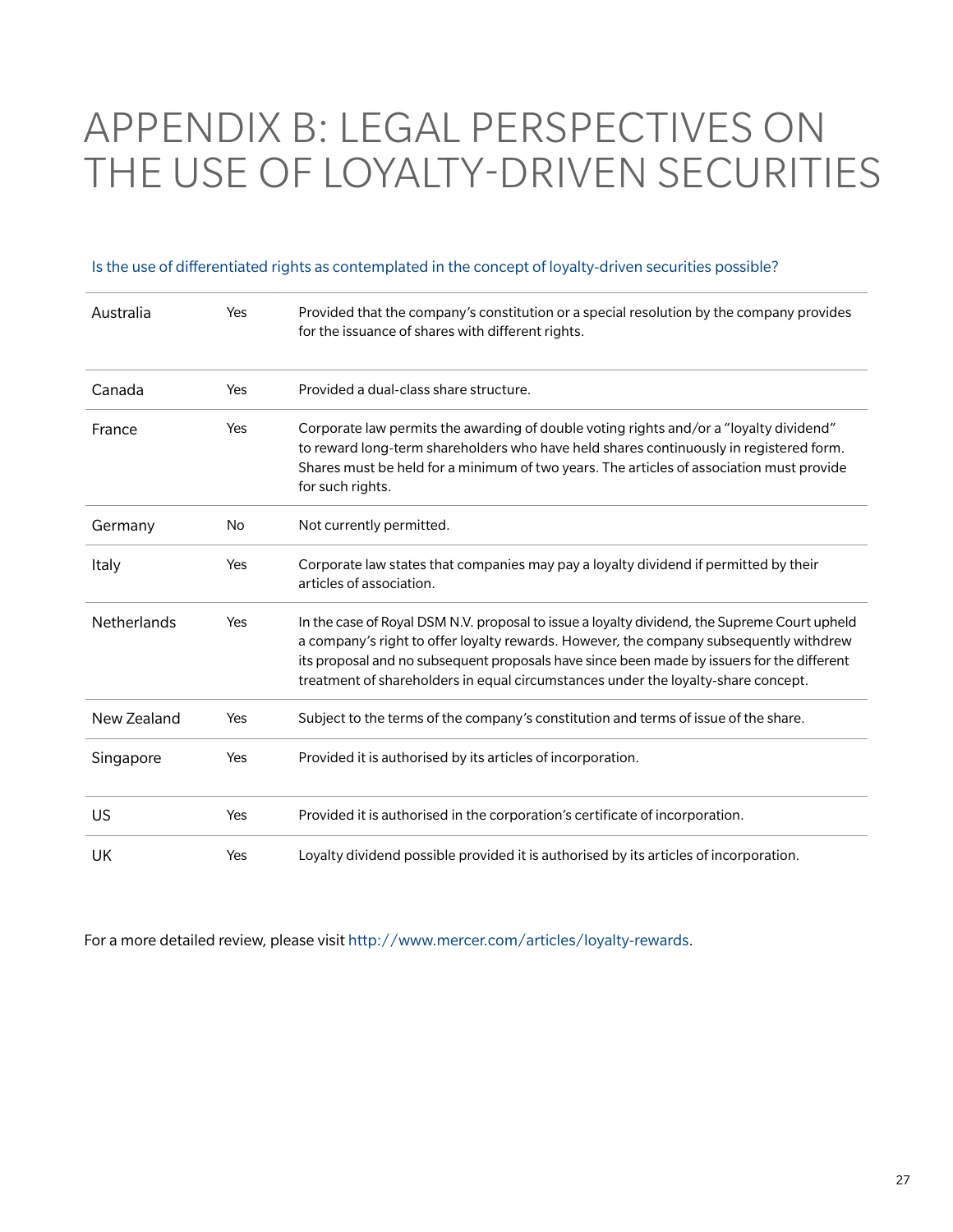## APPENDIX C: SELECT QUOTES FROM THE CONSULTATION

*"Short-termism can be a problem — for example, in the case of a company [that] derives short-term profit based on a substandard quality of customer service, leading to a loss of market share and the company consequently being forced into catch-up mode. Companies often make decisions that have a negative impact on long-term value by prioritising short-term profit because of perceived market pressures. Companies in general are not set up to operate and think in five-year plus time frame — maybe 5%–10% of companies would — this is because the short-term pressures are so significant."*

Investor relations professional

*"We have to be very careful to define the problem: markets generally work well. Volatility is not in itself a problem (in fact it's essential for the functioning of markets). However, short-termism has become a problem — the quarterly cycle has become damaging."*

#### Portfolio manager

*"The problem is about short-term thinking and giving someone a loyalty share will reward those that are doing it anyway. I'm not sure it's going to incentivise anyone to change strategy or think more long-term. From our perspective, not many issuers are looking to implement this concept because of 1) vocal opposition from investors to dual-class and differential treatment among shareholders, and 2) we aren't certain that much benefit is to be gained by the company. Our primary challenge is to clearly articulate and communicate our business strategy because we want to attract investors that believe in our strategy."*

#### Corporate secretary

*"Companies can shape their share registries but not many do this; they're either beaten by time pressures or focused on building the business. As a consequence of this, the short-termism of key actors such as brokers and fund managers prevails, and companies take a dim view of capital markets. Really, they should be taking a strategic approach to capital markets and work to understand the incentives and characteristics of particular actors."*

Fund manager

*"The smarter companies know they have to allocate time for this purpose [talking to investors]."*

#### Fund manager

*"In a business environment of impatient capital, the board of directors has a key role to play in defining the long-term interests of the company and ensuring that management is not excessively distracted by the short-term pressures emanating from the equity market … As long as the board remains convinced of the viability of the company's chosen strategy, it should support management in the face of external market pressures. Furthermore, the board (particularly the chairman) should play an active role in justifying the company's long-term orientation to markets and seek to attract investors to the company that share a similar investment time horizon."*

Dr Roger Barker, Institute of Directors 34

*"Brokers play a very significant role in IPOs and placements in allocating shares to investors. Brokers will reward their high-turnover clients — because a key part of their remuneration is driven by turnover. This leads to a dynamic that is an important part of short-termism in markets (and is also something individual companies should be much more aware of). Trading is core to brokerage. The effect is to reward short termism — to allocate shares to those least likely to be characterised as patient long-term capital. Companies tend to be naïve about this and think of it as process, rather than how this can be employed strategically. Brokers and companies do not necessarily have the same agenda — their interests are not necessarily aligned. Companies should take a much more critical and strategic approach to brokers."*

#### Portfolio manager

*"The use of loyalty rewards is a blunt instrument to treat symptoms — not the root cause. Rather than incentivise long-term investing through an economic reward (L-share), we should be focusing on addressing the misalignment of institutional investors (and agents throughout the investment chain) with the long-term interests of end beneficiaries in mind."*

Asset owner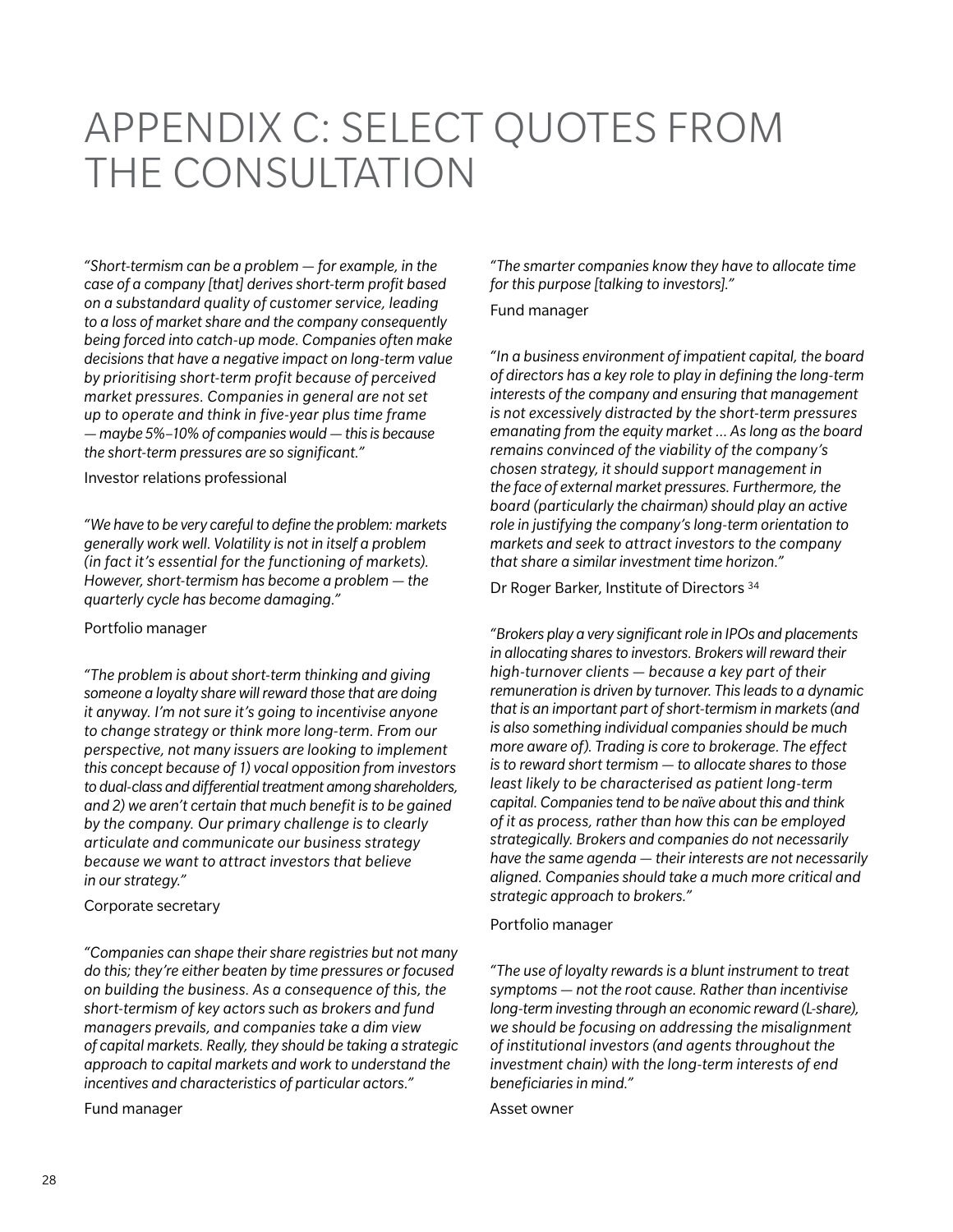*"It is not clear how an incentive for investors based on holding periods — even if it has the intended effect of encouraging long-term investing — will change the behaviour of corporate managers, boards, analysts, and the 24-hour financial news cycle that are sources or conduits of short-term pressure."*

#### Fund manager

*"Fund manager mentality and behaviour is a real problem — two components: (1) the mentality of the safety of the herd and (2) the mentality of a trader and an owner."*

#### Company director

*"The key drivers of behaviour within companies are most often directly tied to remuneration structures and bonus arrangements."*

#### Investor relations professional

*"Companies with good long-term strategies don't need to do anything special to attract long-term investors. Research by Serafeim et al. (2012) shows that companies with a short-term orientation attract investors interested in short-term time frames and vice versa. Managers are often responding to incentives — relative versus absolute performance — that are not well-aligned with their end beneficiaries. This is the real problem."*

#### Fund manager

*"At present, superannuation funds are long-term investors in the sense of their future liabilities — however, they interact with fund managers on a short-term basis. A key issue is how fund managers are remunerated and currently there is a fundamental mismatch between asset owners and fund managers. Of critical importance therefore are questions about how funds are measured, the benchmarks they operate in relation to, and the frequency of measurement."*

#### Investor relations professional

*"One key driver of short-termism is the performance benchmarks that are used to determine remuneration of executives in fund managers and (to a lesser extent, perhaps) asset owners. The suspicion is that churn/activity is generated in the lead-up to key 'end' dates [that] will determine the end of the measurement period for remuneration purposes — the effort is to meet thebenchmark. As a starting point, disclosure of remuneration arrangements for executives in fund managers and asset owners would be helpful in making this dynamic visible."*

Company director

*"We need to look at performance fees for fund managers — current three-, six-, and 12-month focus [is] very damaging. With these kinds of fee structures (common in this industry) you are bound to get short-term outcomes. There is a profound disconnect between the time frame that applies to pension funds (40 years plus) and the actions of their agents — fund managers — that will act in accordance with how they are paid."*

#### Company director

*"Fund managers themselves are often inhibited from taking a longer-term view as they so often manage to benchmark."*

#### Fund manager

*"An important issue is how asset owners monitor and assess performance. If there is to be a long-term investment approach, then there is a challenge for asset owners in how they respond to poor performance over short-term periods. If there is, for example, a period of underperformance of 18 months, there must come a point where the decision becomes whether to sack or retain. If it is the latter, then the trustees need a defensible basis for that decision (a different kind of monitoring/evaluation methodology) in order to mitigate peer risk. This issue highlights the need to review many aspects of the relationship between asset owners and fund managers. For example, questions related to how fund managers are compensated, aligning IMAs, the suitability of common policies of 'one in, one out' on manager turnover, and the internal resources required by asset owners to assess fund managers."*

#### Asset owner

*"The relationship between asset owners and companies is of the most fundamental importance. The key thing is that asset owners have to 'recapture' the relationship with companies. This critical relationship has too much been left to fund managers to manage — fund managers as agents for the asset owners. This is not in the interests of asset owners, and in part because of how they are paid. We should also acknowledge that this is evolving and that significant change — in how asset owners think and structure their relationships with other key actors in the investment chain — has occurred over the last decade and especially over the last five years. There are in fact considerable grounds for optimism that some deep and beneficial change can take place."*

Governance specialist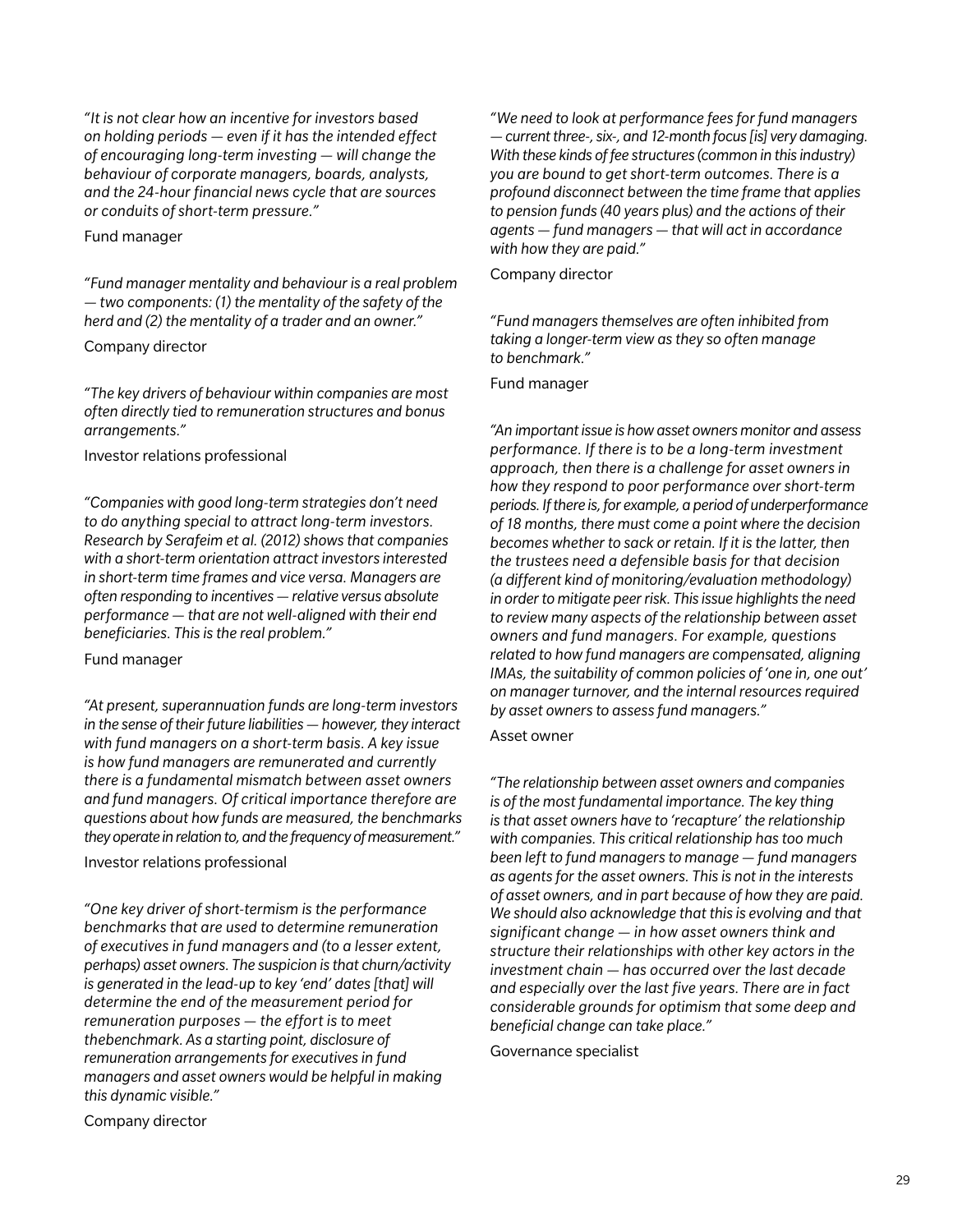#### Important notices

#### © 2013 Mercer LLC. All rights reserved.

This contains confidential and proprietary information of Mercer and is intended for the exclusive use of the parties to whom it was provided by Mercer. Its content may not be modified, sold, or otherwise provided, in whole or in part, to any other person or entity, without Mercer's written permission.

The findings, ratings, and/or opinions expressed herein are the intellectual property of Mercer and are subject to change without notice. They are not intended to convey any guarantees as to the future performance of the investment products, asset classes, or capital markets discussed. Past performance does not guarantee future results.

This does not contain investment advice relating to your particular circumstances. No investment decision should be made based on this information without first obtaining appropriate professional advice and considering your circumstances.

This does not constitute an offer or a solicitation of an offer to buy or sell securities, commodities, and/or any other financial instruments or products or constitute a solicitation on behalf of any of the investment managers, their affiliates, products, or strategies that Mercer may evaluate or recommend.

Information contained herein has been obtained from a range of third-party sources. While the information is believed to be reliable, Mercer has not sought to verify it independently. As such, Mercer makes no representations or warranties as to the accuracy of the information presented and takes no responsibility or liability (including for indirect, consequential, or incidental damages) for any error, omission, or inaccuracy in the data supplied by any third party.

For Mercer's conflict of interest disclosures, contact your Mercer representative or see www.mercer.com/conflictsofinterest.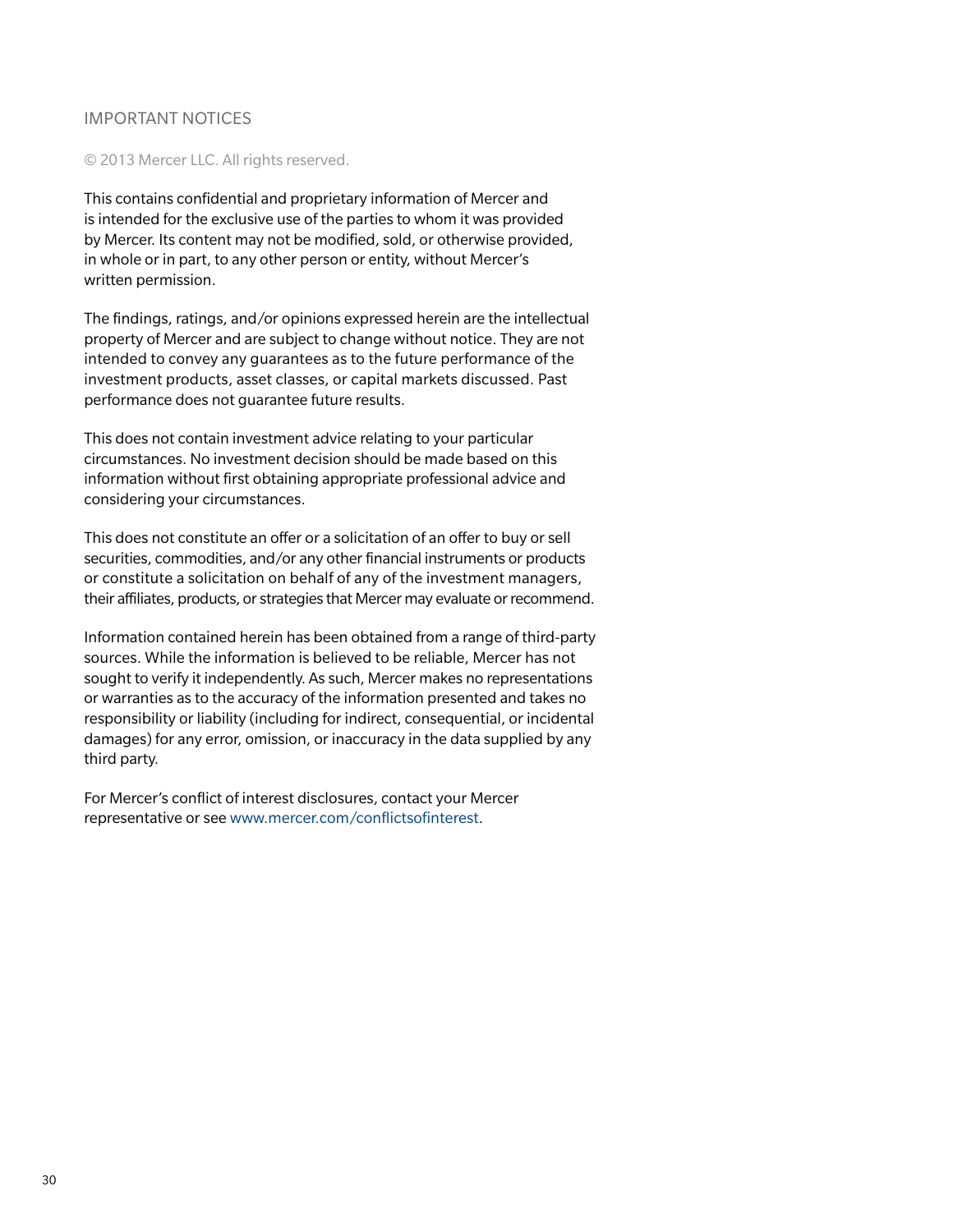## **NOTES**

1 Bolton P and Samama F. "Loyalty-Shares: Rewarding Long-term Investors," Journal of Applied Corporate Finance, Volume 25 (5) (Summer 2013).

2 Different actors have been the focus of different authors. Broadly speaking, the relevant literature for our purposes identifies a broad set of corporate stakeholders, including investors, managers, board members, employees, auditors, etc. For a variety of definitions see:

- Laverty KJ. "Economic 'Short-Termism': The Debate, the Unresolved Issues, and the Implications for Management Practice and Research," The Academy of Management Review, Volume 21 (3) (1996), pp. 825–860.
- • Brunzell T, Liljeblom E, and Vaihekoski M. "Shortterm Expectations in Listed Firms: The Effects of Different Owner Types," available at http://www.ssrn.com/, accessed 2 October 2013.
- CFA Centre for Financial Market Integrity and Business Roundtable, "Breaking the Short-term Cycle," Institute for Corporate Ethics, 2006.
- See also: CFA Institute. "Visionary Board Leadership — Stewardship for the Long Term," 2012; Jackson G. and Petraki A. "Understanding Short-termism: the Role of Corporate Governance," Glasshouse Forum, 2011.
- Rappaport A. "Saving Capitalism From Short-termism: How to Build Long-term Value and Take Back Our Financial Future," McGraw-Hill, 2011; Kay J. "The Kay Review of UK Equity Markets and Long-Term Decision Making," UK Business, Innovation, and Skills Committee, 2012.

3 CFA Centre for Financial Market Integrity and Business Roundtable , 2006, p. 3.

4 On these causes, see: Laverty KJ (1996), "Information asymmetry" refers to the situation where decisionmakers do not have complete information about longterm prospects, and are likely to therefore use shortterm performance as an indicator of performance and value maximisation. See Sappideen R. "Focusing on Corporate Short-Termism," Singapore Journal of Legal Studies, 2011, pp. 412–431.

5 Fox J and Lorsch JW. "What Good Are Shareholders?" Harvard Business Review, Volume 90 (7–8) (July/August 2012), pp. 49–57.

6 Regulatory measures include transaction taxes to raise trading costs and penalise short-term speculative trading as well as other forms of taxation that create a disincentive to trade (such as reforms to capital gains tax rules).

7 Brunzell T, Liljeblom E, and Vaihekoski M (2012).

8 Bolton P and Samama F (2013).

<sup>9</sup> Wong SCY. "Rethinking 'One Share, One Vote'," Harvard Business Review, 2013.

10 Butler P. Address to the ICGN Annual Conference, 2006, available at www.governanceforowners.com.

11 Bolton P and Samama F (2013).

12 Bolton P and Samama F (2013).

- 13 See:
- "A Different Class: Would Giving Long-term Shareholders More Clout Improve Corporate Governance?" (February 2010), available at http:// www.economist.com, accessed 2 October 2013.
- Barton D. "Capitalism for the Long Term," (2011), available at http://hbr.org/, accessed 2 October 2013.
- Barker A. "Brussels Aims to Reward Investor Loyalty" (2013), available at www.ft.com, accessed 2 October 2013.
- In addition, in 2013, a Netherlands advisory committee discussed loyalty bonuses for long-term shareholders via either increased dividends or extra voting rights; The Aspen Institute and individuals including Warren Buffett and John Bogel have advocated for similar measures to encourage longer-term shareholding (see: The Aspen Institute. "Overcoming Shorttermism: A Call for a More Responsible Approach to Investment and Business Management," (September 9, 2009), available at http://www.aspeninstitute.org/, accessed 2 October 2013.
- 14 Bolton P and Samama F (2013).
- 15 See:
- Junkin A and Toth T. "The 'CalPERS Effect' on Targeted Company Share Prices," ( July 2009), available at http://www.calpers-governance.org/, accessed 2 October 2013.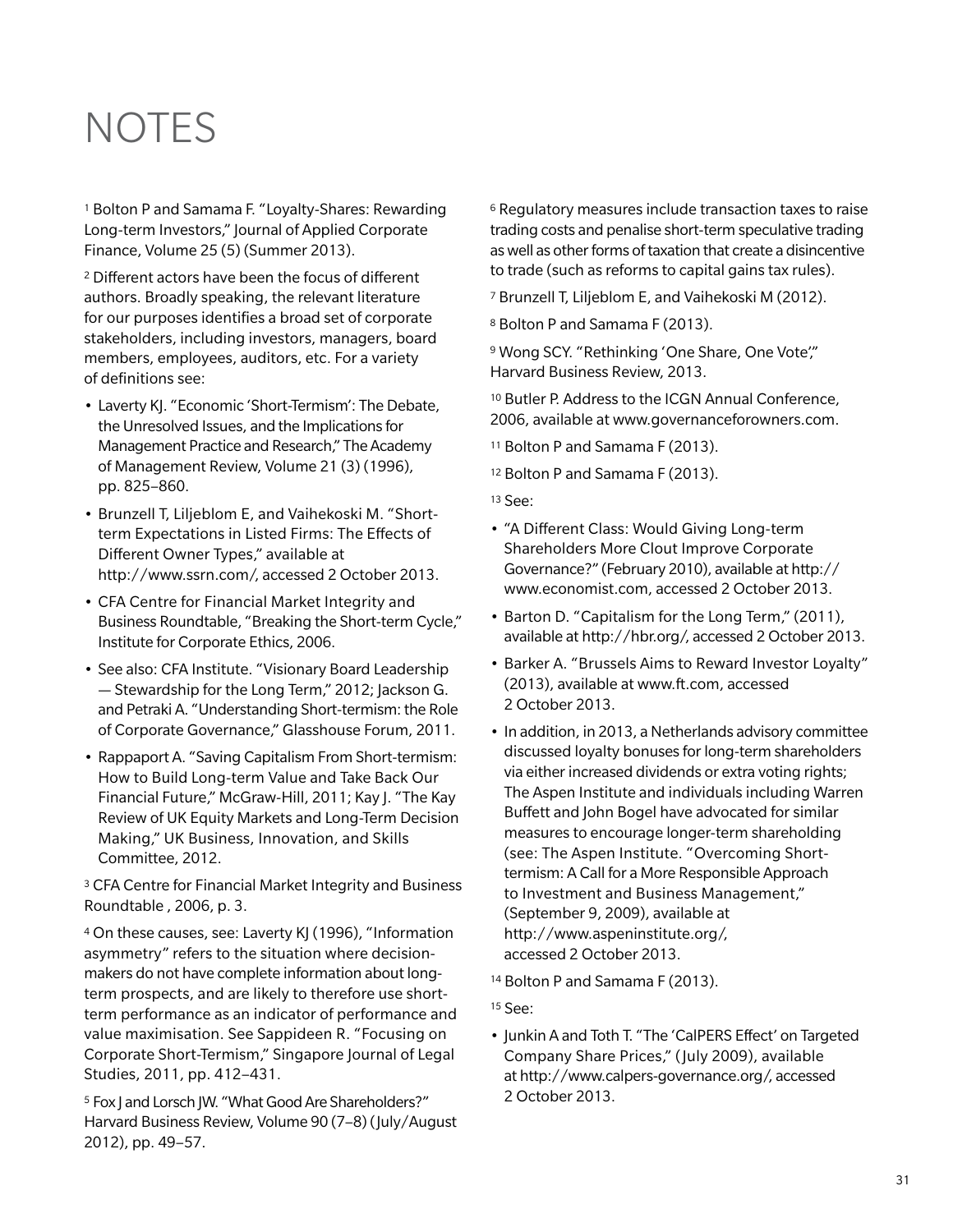• Dimson E, Karakas O, and Li X. "Active Ownership," UCD & CalPERS Sustainability & Finance Symposium 2013, available at http://ssrn.com/abstract=2154724, accessed 2 October 2013.

16 Butler P. Response to "The Kay Review of UK Equity Markets and Long-Term Decision Making," Governance for Owners, 2011.

<sup>17</sup> The interpretations of fiduciary duty that predominate were often argued to encourage an undue focus on maximising short-term returns to the detriment of focusing on longer-term returns. More explicit recognition of long-term objectives, it is argued, would reinforce broader efforts to better align incentives throughout the investment chain. (For example, see Waitzer E and Sarro D. "The Public Fiduciary: Emerging Themes in Canadian Fiduciary Law for Pension Trustees," The Canadian Bar Review, Volume 91 (2013).) Several proposals have argued there is a need to develop a clearer understanding of the specific fiduciary duties of agents acting for longterm investors. For example, the Milstein Centre for Corporate Governance has argued that in the US, fiduciary duties must be redefined in scope to include responsibility for a longer horizon. (Millstein I. Speech to the Washington State Investment Board, July 16, 2013, available at http://web.law.columbia.edu/ millstein-center/press/ira-millsteins-speechwashington-state-investment-board, accessed 2 October 2013.) The UK Law Commission has also undertaken a review of whether the concept has been interpreted in an overly rigid manner as being a requirement to obtain the highest possible return over the shortest possible time. (Law Commission. "Fiduciary Duties of Investment Intermediaries," available at http://lawcommission.justice.gov.uk/ areas/fiduciary\_duties.htm, accessed 2 October 2013.) This follows previous and ongoing initiatives led by organisations such as ShareAction (formerly FairPensions) and Tomorrow's Company (see: "FairPensions. The Enlightened Shareholder: Clarifying Investors' Fiduciary Duties," 2012; Institute of Directors, Barker Dr R. "Getting to Grips with Short-termism", 2012.)

18 An example of this approach was apparent in the CalPERS' July 2013 Board Offsite review of investment beliefs, where two related beliefs were put forth:

• A long-term investment horizon is a responsibility and an advantage. This was presented with a number of associated opportunities and implications.

- Long-term value creation requires effective management of three forms of capital: financial, physical, and human. This was followed by a number of sub-beliefs, including:
	- Governance is the primary tool to align interests between CalPERS and managers of its capital, including investee companies and external managers.
	- Strong governance, along with effective management of environmental and human capital factors, increases the likelihood that companies will perform over the long term and manage risk effectively.
	- CalPERS may engage investee companies and external managers on governance and sustainability issues (including governance practices; risk-management practices; human capital practices, including fair labor practices, health and safety, responsible contracting, and diversity; and environmental practices).

19 See, for example, the ESG Research Award (http://esgra.org.au/), an Australian association of superannuation funds, fund managers, and asset consultants that has the single objective of increasing the amount and quality of stock broker research.

20 Stranded assets broadly refer to environmentally unsustainable assets that suffer from or risk unanticipated or premature write-offs, downward revaluations, or are converted to liabilities. The range of current and emerging risk factors are, to date, poorly understood. See, for example, the work of initiatives including the University of Oxford's Smith School of Enterprise and the Environment Stranded Assets Programme (http://www.smithschool. ox.ac.uk/research/stranded-assets/index. html?content=overview) and the Carbon Tracker Initiative (http://www.carbontracker.org/stranded-assets).

21 Zhang Y and Gimeno J. "Earnings Pressure and Long-term Corporate Govenrance: Can Long-term-Oriented Investors and Managers Fend off Short-term Analyst Earnings Pressures?" submission to Blackrock/ NACD Call for Papers in Corporate Governance & Responsible Investment, (September 2012), available at http://www.nacdonline.org/files/ FileDownloads/PDF/BlackrockWinner.pdf, accessed 2 October 2013.

- 22 See:
- Ambachtsheer K and Bauer R. "Ten Strategies for Pension Funds to Better Serve Their Beneficiaries," Rotman International Centre for Pension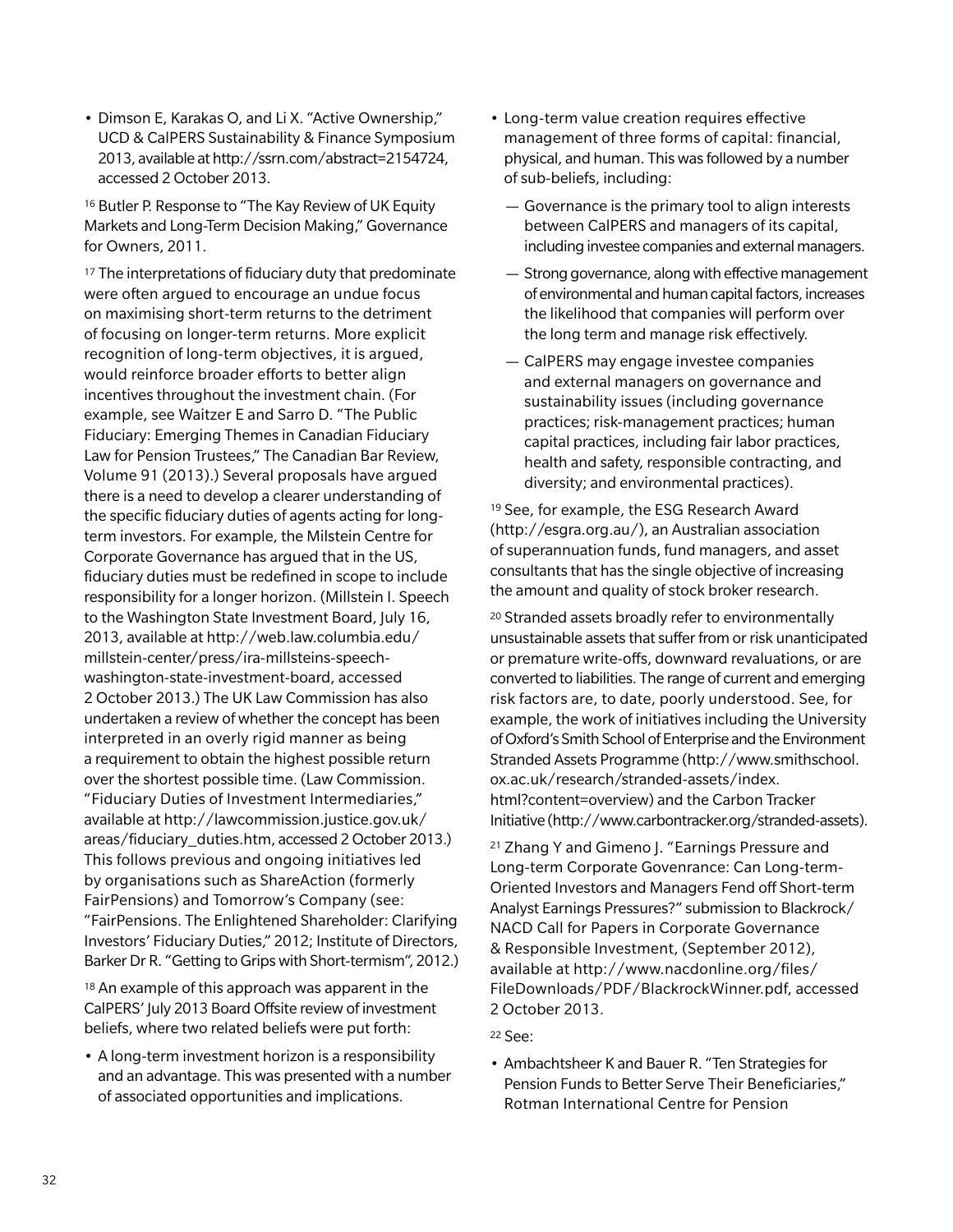Management, available at http://www.rijpm.com/ key insight files/Ten Strategies for Pension Funds to\_Better\_Serve\_Their\_Beneficiaries\_June\_20\_2013. pdf, accessed 2 October 2013.

• In addition, the UK Financial Reporting Council (FRC) has also written in response to the European Commission's Green Paper, supporting the introduction of a principle that all those issuing fund management mandates on behalf of beneficiaries in the EU should "demonstrate that they have made a considered decision that took into account the needs and objectives of those beneficiaries. This would involve stating publicly that they had taken account of an agreed range of issues reflecting the requirements of beneficiaries. These might include fund objectives, time horizon, choice of benchmarks, willingness to pay dealing costs, expectations that the asset manager will engage with investee companies on their behalf and that remuneration structures are in line with the interests of the client." Rather than requiring that mandates have long-term horizons, the FRC favours this approach, arguing that it would push asset owners (and their advisors) to show that they have given the relevant issues due consideration.

23 TUC proposed in their Kay Review response that fund managers "be required to report to clients on returns over the past twenty, ten and given years on an annual basis." See: Trade Union Congress. "Kay Review of Equity Markets — TUC Response," (2012), available at: http://www.tuc.org.uk/tucfiles/332.pdf , accessed 2 October 2013.

24 In a study by Favaro et al. (2010), the authors found that the average tenure of CEOs in the largest 2,500 public companies in the world has dropped from 8.1 years to 6.3 years from 2000 to 2010. As noted by Palley (1997), shortening tenure may incentivise managers to focus on short-term performance and payoffs as they are unlikely to directly benefit from the success of longer-term projects.

25 Eccles RG, Ioannou I, and Serafeim G. "The Impact of a Corporate Culture of Sustainability on Corporate Behavior and Performance," Harvard Business School Working Paper 12-035, May 2012.

26 CFA Institute. "Visionary Board Leadership: Stewardship for the Long-term," 2012.

#### 27 See:

• Bebchuk LA. "The Case for Increasing Shareholder Power," Harvard Law Review, January 2005.

- Bebchuk LA. "The Myth that Insulating Boards Services Long-Term Value," Columbia Law Review, Volume 113 (Fall 2013).
- Studies highlighted suggest arrangements to insulate boards from shareholder pressure are associated with lower firm value and poor operating performance.

28 The Conference Board Taskforce on Corporate/ Investor Engagement was established in 2012 to explore this relationship in more depth: http://www.conference-board.org/governance/index. cfm?id=14728.

29 Research is underway via a joint initiative of the Millstein Center, Columbia University, and the IRRC Institute to explore how boards of directors digest signals from the market and whether these dynamics are different at companies that have aggressive engagement policies and so hear directly from their shareholders.

30 This could be coordinated through the ICGN, PRI, CFA Institute, and others.

31 Rotman School of Management. Board Effectiveness Program for Pension and Other Long-horizon Investment Institutions, available at http://www.rotman.utoronto.ca/ ProfessionalDevelopment/Executive-Programs/ CoursesWorkshops/Programs/Pension-Management. aspx, accessed 2 October 2013.

32 Diverse Director Datasource: http://www.gmi3d.com/home.

33 Mercer has recently reviewed the style and performance characteristics of low-turnover managers across our global, EMEA, and US Large Cap equity universes. Within the global equity universe, there are around 70 managers with an annual turnover below 40% with a 10-year track record. This group has outperformed the medium- (40%–100%) and highturnover (>100%) managers over this period (with some intra-period differences). A number of longhorizon, engaged-ownership investment strategies have also been launched recently. Contact Mercer for further information.

34 Institute of Directors. "Response Submitted to the Initial Call for Evidence: The Kay Review of UK Equity Markets and Long-Term Decision Making," available at http://www.iod.com/Influencing/Policy-papers/ Corporate-Governance/~/media/135ACB539AA14DE 18C871FDC01368BCB.pdf, accessed 2 October 2013.